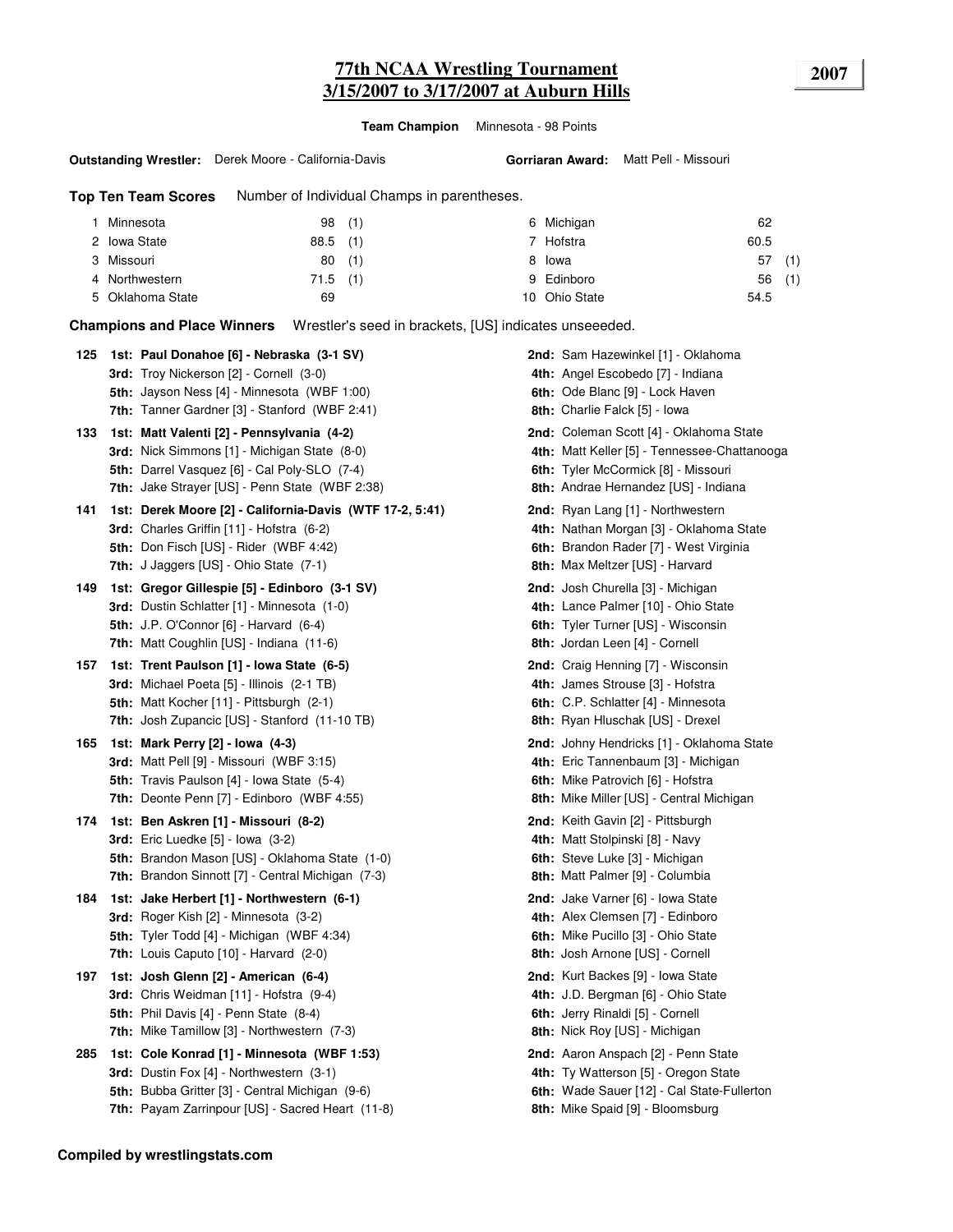### **3/15/2007 to 3/17/2007 at Auburn Hills, MI 2007 NCAA Wrestling Championship Page 1 of 30**

| Sam Hazewinkel, Oklahoma [1]            |                             |                          |                     |                     |
|-----------------------------------------|-----------------------------|--------------------------|---------------------|---------------------|
| Javier Maldonado, Tennessee-Chattanooga | Sam Hazewinkel 8-0          | Sam Hazewinkel 7-4       |                     |                     |
| Matt Fisk, Lehigh                       | Mark McKnight 12-4          |                          |                     | 125 Weight Class    |
| Mark McKnight, Penn State               |                             |                          |                     |                     |
| Ode Blanc, Lock Haven [9]               |                             |                          | Sam Hazewinkel 16-4 |                     |
| Chad Sportelli, Kent State              | Ode Blanc 9-4               |                          |                     |                     |
| Eric Hoffman, North Dakota State        |                             | Ode Blanc Fall 4:54      |                     |                     |
| Gabe Flores, Illinois [8]               | Gabe Flores 2-0             |                          |                     |                     |
| Charlie Falck, Iowa [5]                 |                             |                          |                     | Sam Hazewinkel 10-0 |
| Marcos Orozco, California-Davis         | Charlie Falck TF 15-0, 7:00 |                          |                     |                     |
| Steve Mytych, Drexel                    |                             | Charlie Falck 5-3        |                     |                     |
| Matt Eveleth, Pennsylvania [12]         | Steve Mytych 5-0            |                          |                     |                     |
| Fernando Martinez, Army                 |                             |                          | Jayson Ness 3-0     |                     |
| Tyler Shinn, Oklahoma State             | Tyler Shinn 5-2             |                          |                     |                     |
| Taylor Cummings, North Carolina State   |                             | Jayson Ness Fall 4:17    |                     |                     |
| Jayson Ness, Minnesota [4]              | Jayson Ness Fall 2:28       |                          |                     |                     |
| Tanner Gardner, Stanford [3]            |                             |                          |                     | Paul Donahoe 3-1 OT |
| Brandon Kinney, Columbia                | Tanner Gardner 1-0          |                          |                     |                     |
| Nick Ramirez, Wyoming                   |                             | Tanner Gardner 5-2 TB    |                     |                     |
|                                         | Brandon Precin 7-4          |                          |                     |                     |
| Brandon Precin, Northwestern            |                             |                          | Paul Donahoe 8-3    |                     |
| Dave Tomasette, Hofstra [11]            | Dave Tomasette 5-1          |                          |                     |                     |
| Anthony Mustari, Northern Colorado      |                             | Paul Donahoe Fall 5:26   |                     |                     |
| Patrick Castillo, Northern Illinois     | Paul Donahoe 4-1            |                          |                     |                     |
| Paul Donahoe, Nebraska [6]              |                             |                          |                     | Paul Donahoe 2-1 TB |
| Angel Escobedo, Indiana [7]             | Angel Escobedo 6-1          |                          |                     |                     |
| Luke Smith, Central Michigan            |                             | Angel Escobedo Fall 5:31 |                     |                     |
| Mike Sees, Bloomsburg                   | Mike Sees 9-4               |                          |                     |                     |
| Nick Fanthorpe, Iowa State [10]         |                             |                          | Troy Nickerson 2-0  |                     |
| Collin Cudd, Wisconsin                  | Collin Cudd 9-3             |                          |                     |                     |
| Eric Stevenson, Oregon State            |                             | Troy Nickerson Fall 1:25 |                     |                     |
| Christian Smith, Liberty                | Troy Nickerson Fall 2:39    |                          |                     |                     |
| Troy Nickerson, Cornell [2]             |                             |                          |                     |                     |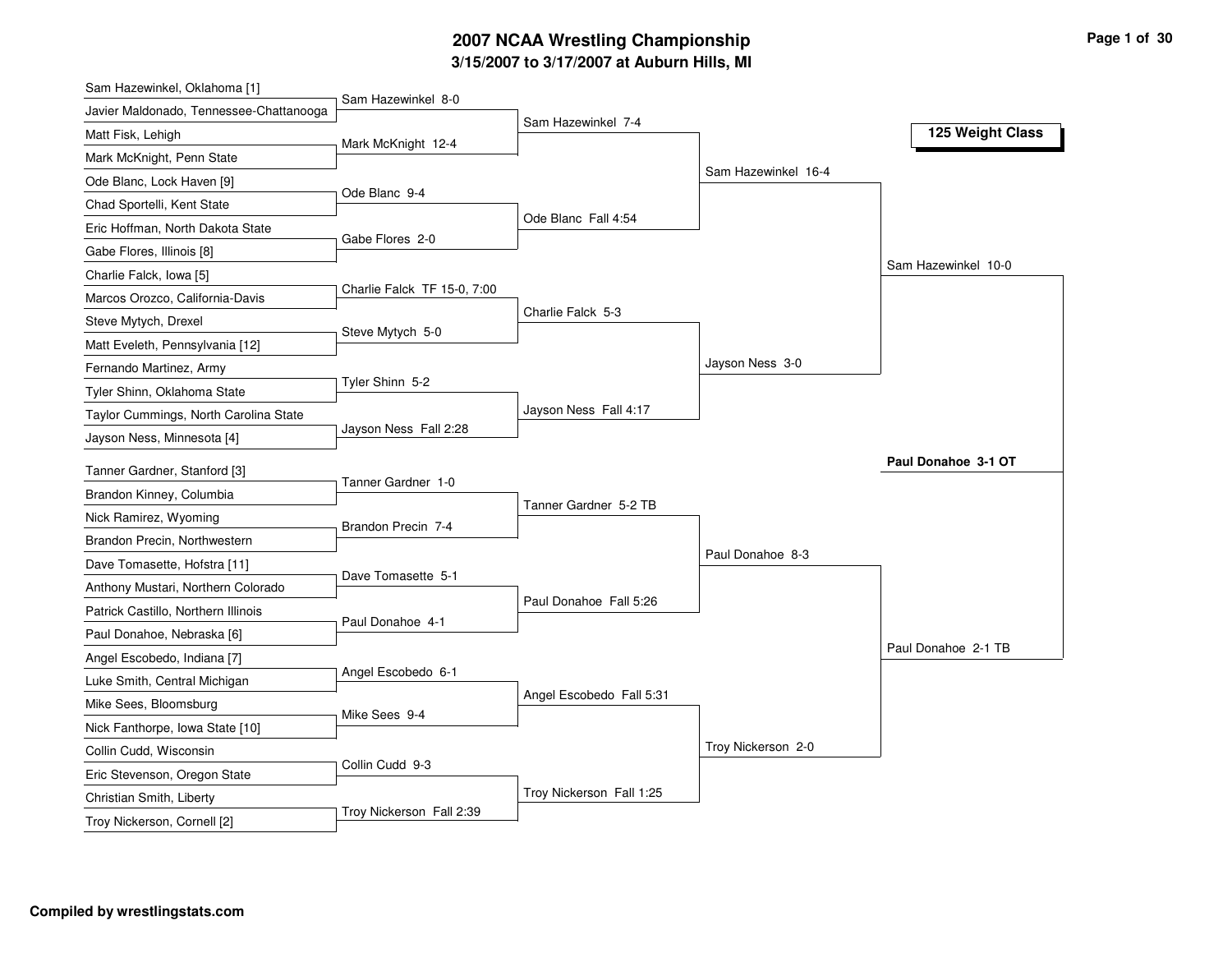# **3/15/2007 to 3/17/2007 at Auburn Hills, MI 2007 NCAA Wrestling Championship Page 2 of 30**

| Maldonado, Tennessee-Chattan  |                       |                  |                   |              |                      |                                   |                                                   |
|-------------------------------|-----------------------|------------------|-------------------|--------------|----------------------|-----------------------------------|---------------------------------------------------|
| Fisk, Lehigh                  | Maldonado 5-3         |                  |                   |              |                      |                                   |                                                   |
|                               |                       | Maldonado 7-1    |                   |              |                      | <b>125 Consolation Bracket</b>    |                                                   |
|                               | Cudd, Wisconsin       |                  |                   |              |                      |                                   |                                                   |
| Sportelli, Kent State         |                       |                  | Maldonado 4-3     |              |                      |                                   |                                                   |
|                               | Sportelli 9-7         |                  |                   |              |                      |                                   |                                                   |
| Hoffman, North Dakota State   |                       | Sees 7-3         |                   | Falck 8-0    |                      |                                   |                                                   |
|                               | Sees, Bloomsburg      |                  | Falck, Iowa       |              |                      |                                   |                                                   |
| Orozco, California-Davis      |                       |                  |                   |              | Blanc 6-5            |                                   |                                                   |
| Eveleth, Pennsylvania         | Orozco 8-3            |                  |                   |              |                      |                                   |                                                   |
|                               |                       | Tomasette 14-0   |                   |              |                      |                                   | Nickerson 13-0                                    |
|                               | Tomasette, Hofstra    |                  |                   |              | Nickerson, Cornell   |                                   |                                                   |
|                               |                       |                  | Tomasette 9-1     |              |                      |                                   |                                                   |
| Martinez, Army                | Martinez Fall 5:45    |                  |                   |              |                      |                                   |                                                   |
| Cummings, North Carolina Stat |                       | Precin 8-2       |                   | Blanc 6-5    |                      |                                   |                                                   |
|                               | Precin, Northwestern  |                  | Blanc, Lock Haven |              | <b>Third Place:</b>  | Troy Nickerson, Cornell 3-0       |                                                   |
| Kinney, Columbia              |                       |                  |                   |              | <b>Fourth Place:</b> | Angel Escobedo, Indiana           |                                                   |
|                               | Kinney 9-4            |                  |                   |              | <b>Fifth Place:</b>  |                                   | Jayson Ness, Minnesota Fall 1:00                  |
| Ramirez, Wyoming              |                       | Shinn 6-1        |                   |              | <b>Sixth Place:</b>  | Ode Blanc, Lock Haven             |                                                   |
|                               | Shinn, Oklahoma State |                  |                   |              |                      |                                   | Seventh Place: Tanner Gardner, Stanford Fall 2:41 |
| Mustari, Northern Colorado    |                       |                  | Shinn 4-3 TB      |              |                      | Eighth Place: Charlie Falck, Iowa |                                                   |
| Castillo, Northern Illinois   | Castillo 7-1          |                  |                   | Escobedo 9-3 |                      |                                   |                                                   |
|                               |                       | Castillo 3-2     |                   |              |                      |                                   |                                                   |
|                               | Mytych, Drexel        |                  | Escobedo, Indiana |              |                      |                                   |                                                   |
| Smith, Central Michigan       |                       |                  |                   |              | Escobedo 9-3         |                                   |                                                   |
| Fanthorpe, Iowa State         | Fanthorpe 9-1         |                  |                   |              |                      |                                   |                                                   |
|                               |                       | Fanthorpe 5-3 OT |                   |              |                      |                                   | Escobedo 7-3                                      |
|                               | Flores, Illinois      |                  |                   |              | Ness, Minnesota      |                                   |                                                   |
| Stevenson, Oregon State       |                       |                  | Fanthorpe 16-3    |              |                      |                                   |                                                   |
| Smith, Liberty                | Stevenson 9-1         |                  |                   | Gardner 6-2  |                      |                                   |                                                   |
|                               |                       | McKnight 6-3     |                   |              |                      |                                   |                                                   |
|                               | McKnight, Penn State  |                  | Gardner, Stanford |              |                      |                                   |                                                   |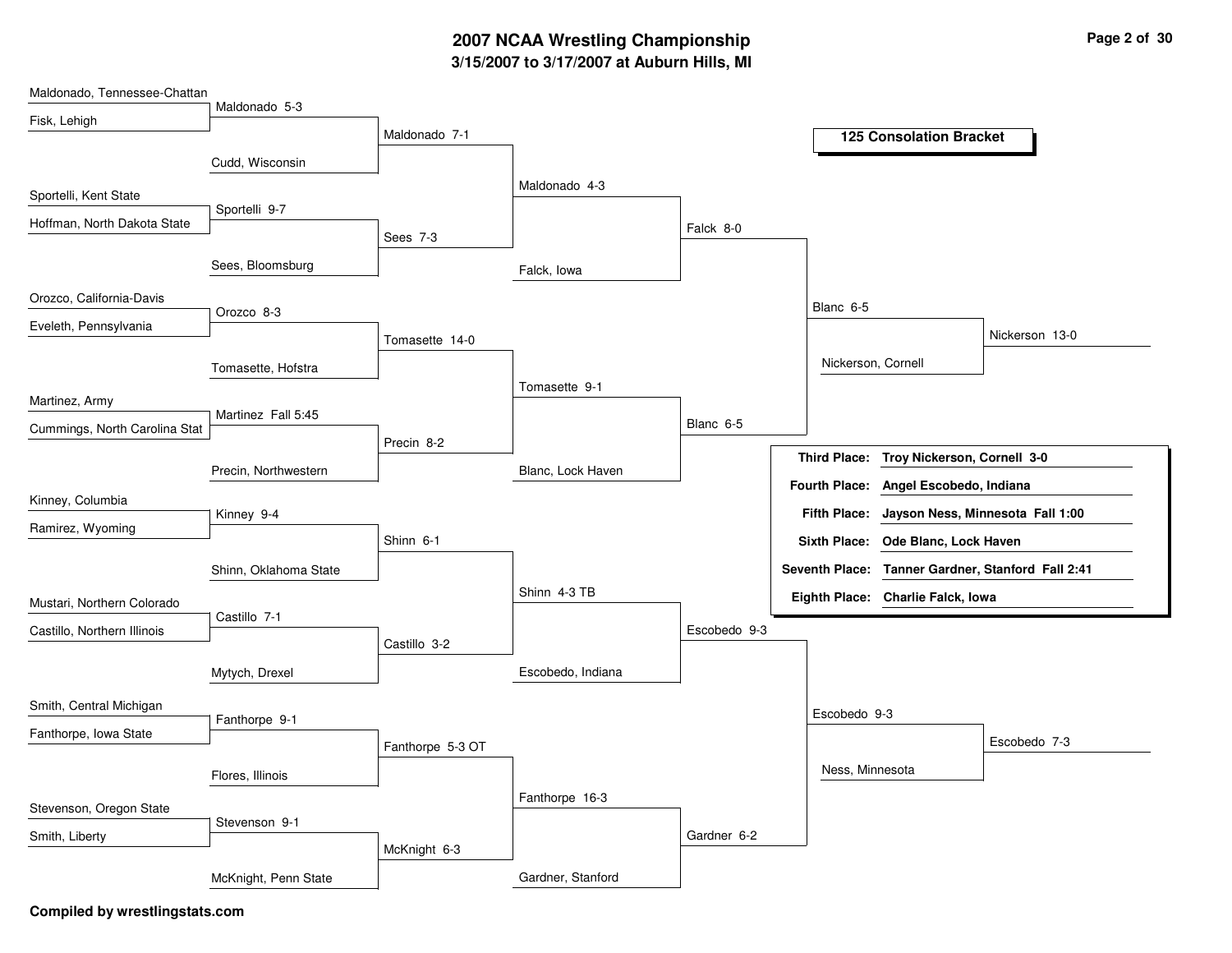**No Pigtails Bouts for 125 Weight Class**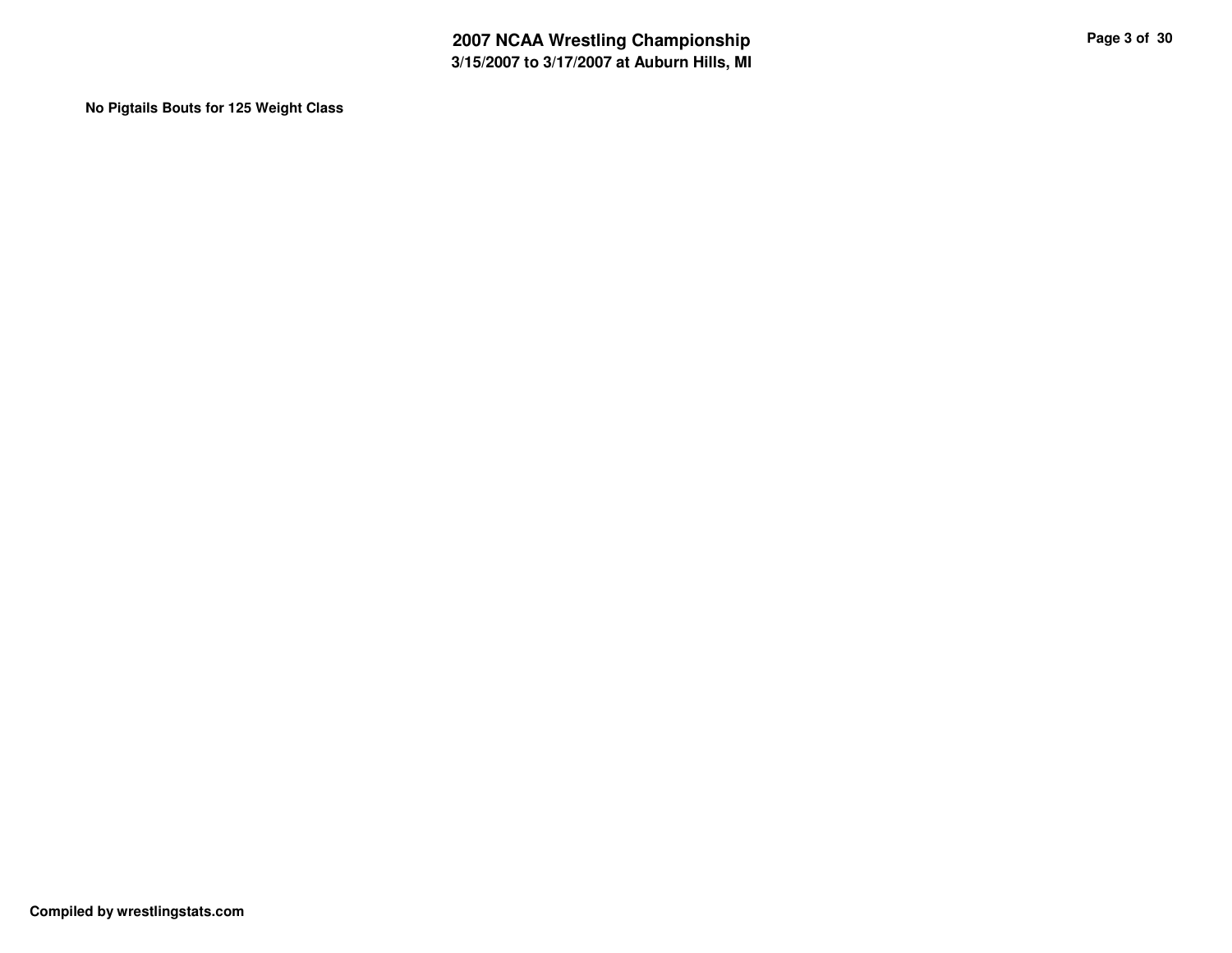### **3/15/2007 to 3/17/2007 at Auburn Hills, MI 2007 NCAA Wrestling Championship Page 4 of 30**

| Nick Simmons, Michigan State [1]                           |                           |                       |                      |                         |
|------------------------------------------------------------|---------------------------|-----------------------|----------------------|-------------------------|
| Dan Mitcheff, Kent State                                   | Nick Simmons 13-2         |                       |                      |                         |
| Tyler Dillashaw, Cal State-Fullerton                       | Dave Marble 14-7          | Nick Simmons 7-0      |                      | 133 Weight Class        |
| Dave Marble, Bucknell                                      |                           |                       |                      |                         |
| James Kennedy, Illinois [9]                                |                           |                       | Nick Simmons 3-0     |                         |
| Seth Ciasulli, Lehigh                                      | James Kennedy 7-4         |                       |                      |                         |
| Chris Staylor, Old Dominion                                |                           | James Kennedy 3-2     |                      |                         |
| Tyler McCormick, Missouri [8]                              | Tyler McCormick Fall 3:52 |                       |                      |                         |
| Matt Keller, Tennessee-Chattanooga [5]                     |                           |                       |                      | Coleman Scott 4-3       |
| Kyle Anson, Northern Iowa                                  | Matt Keller 9-6           |                       |                      |                         |
| T.J. Enright, Ohio State                                   |                           | Matt Keller Fall 4:47 |                      |                         |
| Robbie Preston, Harvard [12]                               | Robbie Preston 6-3        |                       |                      |                         |
| Conor Beebe, Central Michigan                              |                           |                       | Coleman Scott 6-4 OT |                         |
| Mario Galanakis, Iowa                                      | Mario Galanakis 12-1      |                       |                      |                         |
| Omar Gaitan, California-Davis                              |                           | Coleman Scott 6-0     |                      |                         |
| Coleman Scott, Oklahoma State [4]                          | Coleman Scott 11-1        |                       |                      |                         |
| Adam Frey, Cornell [3]                                     |                           |                       |                      | <b>Matt Valenti 4-2</b> |
| Nick Gallick, Iowa State                                   | Nick Gallick Fall 2:41    |                       |                      |                         |
| Jake Strayer, Penn State                                   |                           | Jake Strayer 4-2      |                      |                         |
| Lou Ruggirello, Hofstra                                    | Jake Strayer Fall 6:19    |                       |                      |                         |
| Drew Headlee, Pittsburgh [11]                              |                           |                       | Darrel Vasquez 9-3   |                         |
| Zach Tanelli, Wisconsin                                    | Zach Tanelli 7-4 TB       |                       |                      |                         |
| Cory VomBaur, Wyoming                                      |                           | Darrel Vasquez 11-3   |                      |                         |
| Darrel Vasquez, Cal Poly-SLO [6]                           | Darrel Vasquez Fall 4:40  |                       |                      |                         |
| Mack Reiter, Minnesota [7]                                 |                           |                       |                      | Matt Valenti 4-2        |
| Richard Donald, Bloomsburg                                 | Mack Reiter Fall 5:36     |                       |                      |                         |
| Joe Baker, Navy                                            |                           | Mack Reiter 12-5      |                      |                         |
| Evan Sola, North Carolina [10]                             | Joe Baker 5-1             |                       |                      |                         |
| Mark Budd, SUNY-Buffalo                                    |                           |                       | Matt Valenti 4-0     |                         |
|                                                            | Andrae Hernandez 2-0      |                       |                      |                         |
| Andrae Hernandez, Indiana<br>Bobby Pfennings, Oregon State |                           |                       |                      |                         |
|                                                            |                           | Matt Valenti 9-3      |                      |                         |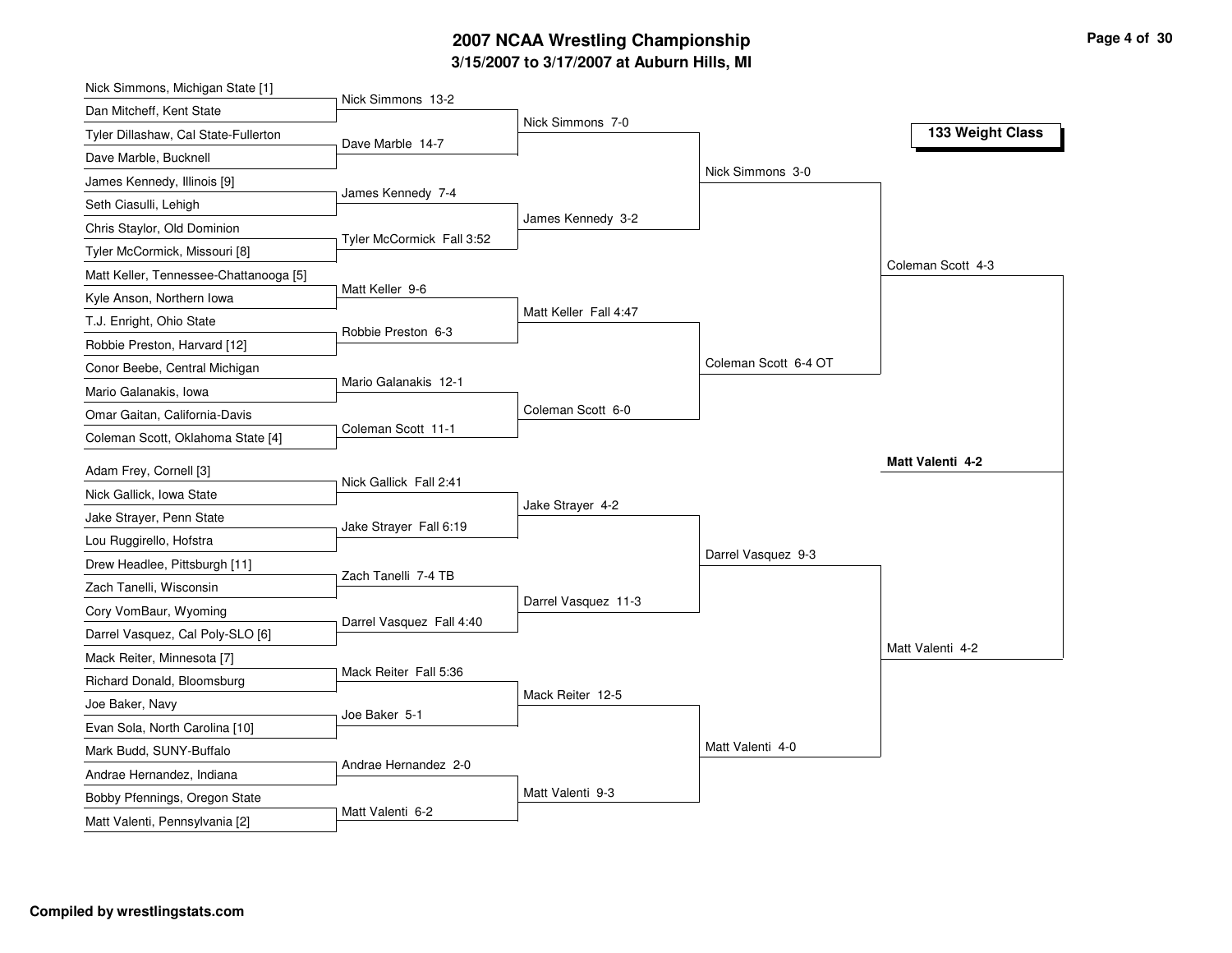# **3/15/2007 to 3/17/2007 at Auburn Hills, MI 2007 NCAA Wrestling Championship Page 5 of 30**

| Budd, SUNY-Buffalo<br>Preston Fall 6:10<br><b>133 Consolation Bracket</b><br>Preston, Harvard<br>Preston 10-5<br>Sola, North Carolina<br>Sola Fall 2:48<br>Donald, Bloomsburg<br>Strayer 9-6<br>Galanakis 6-1<br>Galanakis, Iowa<br>Strayer, Penn State<br>Albright, Virginia<br>McCormick 4-1<br>Albright 4-2<br>Headlee, Pittsburgh<br>Simmons 9-0<br>Albright 16-6<br>Simmons, Michigan State<br>Marble, Bucknell<br>McCormick 6-3<br>Frey 3-2<br>McCormick 4-3<br>Frey, Cornell<br>McCormick FFT<br>Nick Simmons, Michigan State 8-0<br><b>Third Place:</b><br>McCormick, Missouri<br>Reiter, Minnesota<br><b>Fourth Place:</b><br>Matt Keller, Tennessee-Chattanooga<br>Tate, Gardner-Webb<br>Fifth Place: Darrel Vasquez, Cal Poly-SLO 7-4<br>Beebe Fall 2:38<br>Beebe, Central Michigan<br>Baker 4-3<br>Sixth Place: Tyler McCormick, Missouri<br>Seventh Place: Jake Strayer, Penn State Fall 2:38<br>Baker, Navy<br>Hernandez 7-5<br>Eighth Place: Andrae Hernandez, Indiana<br>Enright 6-4 OT<br>Hernandez 4-3 TB<br>Anson, Northern Iowa<br>Hernandez 2-1 TB<br>Kennedy, Illinois<br>Hernandez, Indiana<br>Keller 9-2<br>Staylor 5-0<br>Ciasulli, Lehigh<br>Keller 5-2<br>Staylor 8-3<br>Vasquez, Cal Poly-SLO<br>Gallick, Iowa State<br>Staylor 8-2<br>Dillashaw, Cal State-Fullerton<br>Mitcheff 8-4<br>Keller 7-5<br>Mitcheff, Kent State<br>Mitcheff 9-7<br>Keller, Tennessee-Chattano<br>Tanelli, Wisconsin | Pfennings, Oregon State |                 |  |  |  |
|-----------------------------------------------------------------------------------------------------------------------------------------------------------------------------------------------------------------------------------------------------------------------------------------------------------------------------------------------------------------------------------------------------------------------------------------------------------------------------------------------------------------------------------------------------------------------------------------------------------------------------------------------------------------------------------------------------------------------------------------------------------------------------------------------------------------------------------------------------------------------------------------------------------------------------------------------------------------------------------------------------------------------------------------------------------------------------------------------------------------------------------------------------------------------------------------------------------------------------------------------------------------------------------------------------------------------------------------------------------------------------------------------------------------------------|-------------------------|-----------------|--|--|--|
|                                                                                                                                                                                                                                                                                                                                                                                                                                                                                                                                                                                                                                                                                                                                                                                                                                                                                                                                                                                                                                                                                                                                                                                                                                                                                                                                                                                                                             |                         | <b>Budd 7-2</b> |  |  |  |
|                                                                                                                                                                                                                                                                                                                                                                                                                                                                                                                                                                                                                                                                                                                                                                                                                                                                                                                                                                                                                                                                                                                                                                                                                                                                                                                                                                                                                             |                         |                 |  |  |  |
|                                                                                                                                                                                                                                                                                                                                                                                                                                                                                                                                                                                                                                                                                                                                                                                                                                                                                                                                                                                                                                                                                                                                                                                                                                                                                                                                                                                                                             |                         |                 |  |  |  |
|                                                                                                                                                                                                                                                                                                                                                                                                                                                                                                                                                                                                                                                                                                                                                                                                                                                                                                                                                                                                                                                                                                                                                                                                                                                                                                                                                                                                                             |                         |                 |  |  |  |
|                                                                                                                                                                                                                                                                                                                                                                                                                                                                                                                                                                                                                                                                                                                                                                                                                                                                                                                                                                                                                                                                                                                                                                                                                                                                                                                                                                                                                             |                         |                 |  |  |  |
|                                                                                                                                                                                                                                                                                                                                                                                                                                                                                                                                                                                                                                                                                                                                                                                                                                                                                                                                                                                                                                                                                                                                                                                                                                                                                                                                                                                                                             |                         |                 |  |  |  |
|                                                                                                                                                                                                                                                                                                                                                                                                                                                                                                                                                                                                                                                                                                                                                                                                                                                                                                                                                                                                                                                                                                                                                                                                                                                                                                                                                                                                                             |                         |                 |  |  |  |
|                                                                                                                                                                                                                                                                                                                                                                                                                                                                                                                                                                                                                                                                                                                                                                                                                                                                                                                                                                                                                                                                                                                                                                                                                                                                                                                                                                                                                             |                         |                 |  |  |  |
|                                                                                                                                                                                                                                                                                                                                                                                                                                                                                                                                                                                                                                                                                                                                                                                                                                                                                                                                                                                                                                                                                                                                                                                                                                                                                                                                                                                                                             |                         |                 |  |  |  |
|                                                                                                                                                                                                                                                                                                                                                                                                                                                                                                                                                                                                                                                                                                                                                                                                                                                                                                                                                                                                                                                                                                                                                                                                                                                                                                                                                                                                                             |                         |                 |  |  |  |
|                                                                                                                                                                                                                                                                                                                                                                                                                                                                                                                                                                                                                                                                                                                                                                                                                                                                                                                                                                                                                                                                                                                                                                                                                                                                                                                                                                                                                             |                         |                 |  |  |  |
|                                                                                                                                                                                                                                                                                                                                                                                                                                                                                                                                                                                                                                                                                                                                                                                                                                                                                                                                                                                                                                                                                                                                                                                                                                                                                                                                                                                                                             | Ruggirello, Hofstra     |                 |  |  |  |
|                                                                                                                                                                                                                                                                                                                                                                                                                                                                                                                                                                                                                                                                                                                                                                                                                                                                                                                                                                                                                                                                                                                                                                                                                                                                                                                                                                                                                             |                         |                 |  |  |  |
|                                                                                                                                                                                                                                                                                                                                                                                                                                                                                                                                                                                                                                                                                                                                                                                                                                                                                                                                                                                                                                                                                                                                                                                                                                                                                                                                                                                                                             |                         |                 |  |  |  |
|                                                                                                                                                                                                                                                                                                                                                                                                                                                                                                                                                                                                                                                                                                                                                                                                                                                                                                                                                                                                                                                                                                                                                                                                                                                                                                                                                                                                                             |                         |                 |  |  |  |
|                                                                                                                                                                                                                                                                                                                                                                                                                                                                                                                                                                                                                                                                                                                                                                                                                                                                                                                                                                                                                                                                                                                                                                                                                                                                                                                                                                                                                             |                         |                 |  |  |  |
|                                                                                                                                                                                                                                                                                                                                                                                                                                                                                                                                                                                                                                                                                                                                                                                                                                                                                                                                                                                                                                                                                                                                                                                                                                                                                                                                                                                                                             |                         |                 |  |  |  |
|                                                                                                                                                                                                                                                                                                                                                                                                                                                                                                                                                                                                                                                                                                                                                                                                                                                                                                                                                                                                                                                                                                                                                                                                                                                                                                                                                                                                                             |                         |                 |  |  |  |
|                                                                                                                                                                                                                                                                                                                                                                                                                                                                                                                                                                                                                                                                                                                                                                                                                                                                                                                                                                                                                                                                                                                                                                                                                                                                                                                                                                                                                             |                         |                 |  |  |  |
|                                                                                                                                                                                                                                                                                                                                                                                                                                                                                                                                                                                                                                                                                                                                                                                                                                                                                                                                                                                                                                                                                                                                                                                                                                                                                                                                                                                                                             | Enright, Ohio State     |                 |  |  |  |
|                                                                                                                                                                                                                                                                                                                                                                                                                                                                                                                                                                                                                                                                                                                                                                                                                                                                                                                                                                                                                                                                                                                                                                                                                                                                                                                                                                                                                             |                         |                 |  |  |  |
|                                                                                                                                                                                                                                                                                                                                                                                                                                                                                                                                                                                                                                                                                                                                                                                                                                                                                                                                                                                                                                                                                                                                                                                                                                                                                                                                                                                                                             |                         |                 |  |  |  |
|                                                                                                                                                                                                                                                                                                                                                                                                                                                                                                                                                                                                                                                                                                                                                                                                                                                                                                                                                                                                                                                                                                                                                                                                                                                                                                                                                                                                                             |                         |                 |  |  |  |
|                                                                                                                                                                                                                                                                                                                                                                                                                                                                                                                                                                                                                                                                                                                                                                                                                                                                                                                                                                                                                                                                                                                                                                                                                                                                                                                                                                                                                             | Staylor, Old Dominion   |                 |  |  |  |
|                                                                                                                                                                                                                                                                                                                                                                                                                                                                                                                                                                                                                                                                                                                                                                                                                                                                                                                                                                                                                                                                                                                                                                                                                                                                                                                                                                                                                             |                         |                 |  |  |  |
|                                                                                                                                                                                                                                                                                                                                                                                                                                                                                                                                                                                                                                                                                                                                                                                                                                                                                                                                                                                                                                                                                                                                                                                                                                                                                                                                                                                                                             |                         |                 |  |  |  |
|                                                                                                                                                                                                                                                                                                                                                                                                                                                                                                                                                                                                                                                                                                                                                                                                                                                                                                                                                                                                                                                                                                                                                                                                                                                                                                                                                                                                                             |                         |                 |  |  |  |
|                                                                                                                                                                                                                                                                                                                                                                                                                                                                                                                                                                                                                                                                                                                                                                                                                                                                                                                                                                                                                                                                                                                                                                                                                                                                                                                                                                                                                             |                         |                 |  |  |  |
|                                                                                                                                                                                                                                                                                                                                                                                                                                                                                                                                                                                                                                                                                                                                                                                                                                                                                                                                                                                                                                                                                                                                                                                                                                                                                                                                                                                                                             |                         |                 |  |  |  |
|                                                                                                                                                                                                                                                                                                                                                                                                                                                                                                                                                                                                                                                                                                                                                                                                                                                                                                                                                                                                                                                                                                                                                                                                                                                                                                                                                                                                                             |                         |                 |  |  |  |
|                                                                                                                                                                                                                                                                                                                                                                                                                                                                                                                                                                                                                                                                                                                                                                                                                                                                                                                                                                                                                                                                                                                                                                                                                                                                                                                                                                                                                             |                         |                 |  |  |  |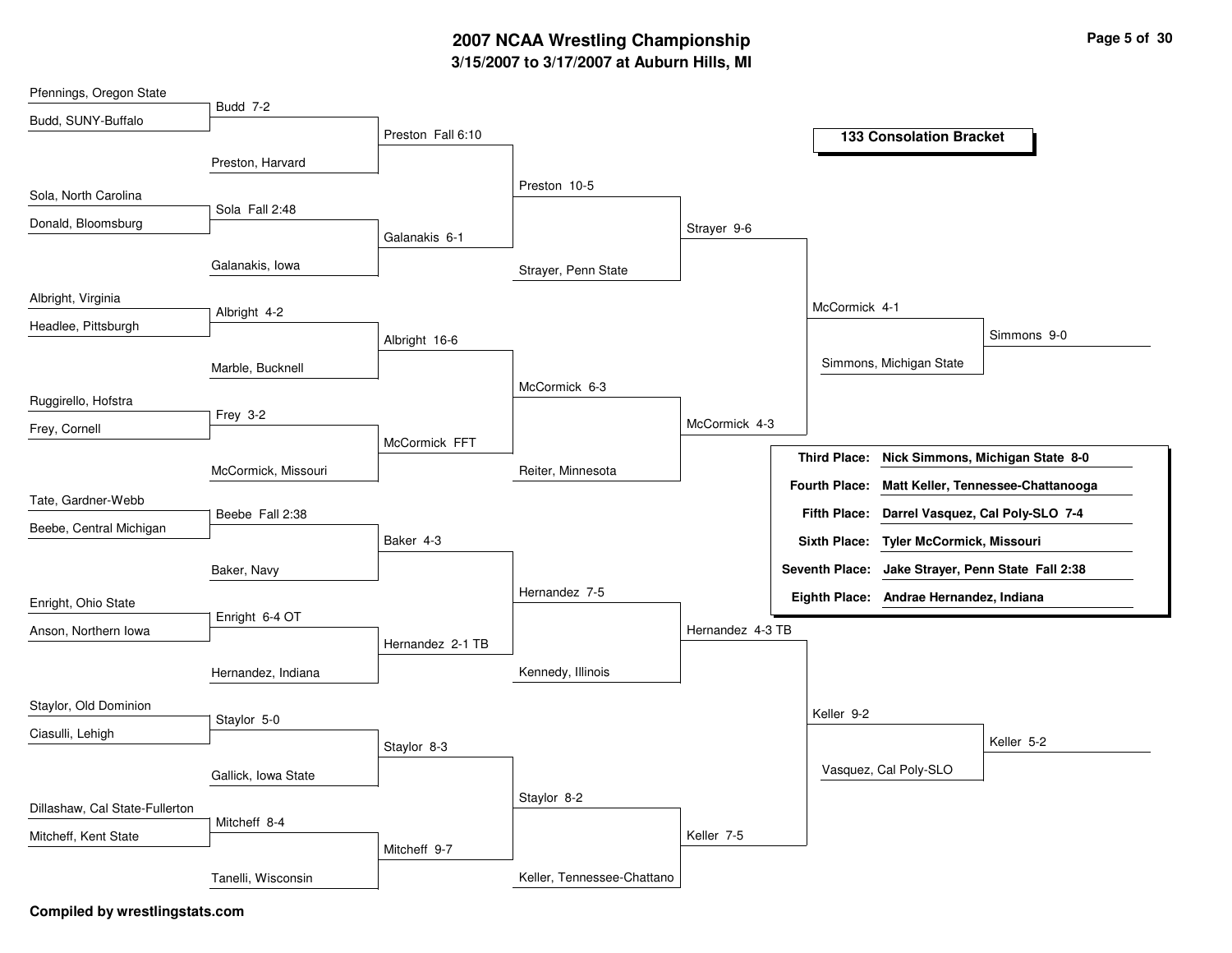### **Championship Pigtail Bouts for 133**

|                                          | Anson 8-2         |
|------------------------------------------|-------------------|
| Eric Albright - Virginia                 |                   |
| Nick Gallick - Iowa State                |                   |
| Rob Tate - Gardner-Webb                  | Gallick Fall 4:22 |
| Chris Staylor - Old Dominion             |                   |
| Mark Anderson - West Virginia            | Staylor 6-0       |
|                                          |                   |
|                                          |                   |
| <b>Consolation Pigtail Bouts for 133</b> |                   |
| Rob Tate - Gardner-Webb                  |                   |
| Omar Gaitan - California-Davis           | Tate 19-7         |
| Eric Albright - Virginia                 |                   |
| Cory VomBaur - Wyoming                   | Albright 12-1     |
| Richard Donald - Bloomsburg              | Donald 1-0        |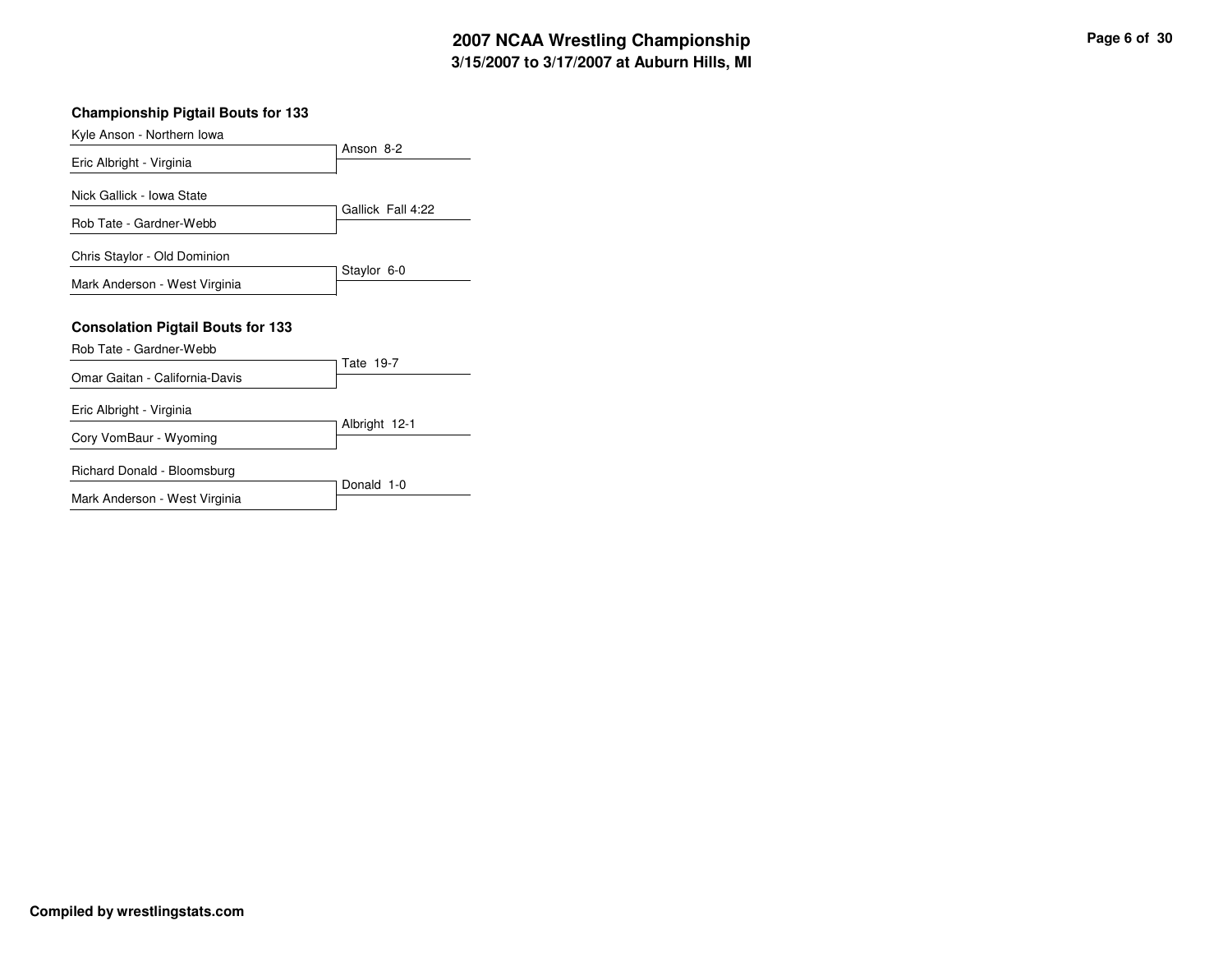### **3/15/2007 to 3/17/2007 at Auburn Hills, MI 2007 NCAA Wrestling Championship Page 7 of 30**

| Ryan Lang, Northwestern [1]              |                            |                        |                     |                     |
|------------------------------------------|----------------------------|------------------------|---------------------|---------------------|
| Matt Ciasulli, Lehigh                    | Ryan Lang 6-0              | Ryan Lang Fall 2:17    |                     |                     |
| Eric Kruger, Central Michigan            | Mitch Mueller 4-3          |                        |                     | 141 Weight Class    |
| Mitch Mueller, Iowa State                |                            |                        |                     |                     |
| Kenneth Hashimoto, Northern Colorado [9] |                            |                        | Ryan Lang Fall 1:40 |                     |
| Darrion Caldwell, North Carolina State   | Darrion Caldwell Fall 0:28 |                        |                     |                     |
| Dave Roberts, Cal Poly-SLO               | Andy Simmons 14-1          | Darrion Caldwell DFT   |                     |                     |
| Andy Simmons, Michigan State [8]         |                            |                        |                     |                     |
| Dominick Moyer, Nebraska [5]             |                            |                        |                     | Ryan Lang 3-2       |
| Don Fisch, Rider                         | Don Fisch 7-4              |                        |                     |                     |
| Daryl Cocozzo, Edinboro                  | Casio Pero FFT             | Don Fisch 7-5          |                     |                     |
| Casio Pero, Illinois [12]                |                            |                        |                     |                     |
| Matt Kyler, Army                         |                            |                        | Don Fisch 10-4      |                     |
| Bye                                      | Matt Kyler                 |                        |                     |                     |
| Matt Schumm, Cal State-Bakersfield       |                            | Manny Rivera 5-2       |                     |                     |
| Manny Rivera, Minnesota [4]              | Manny Rivera 14-4          |                        |                     |                     |
| Nathan Morgan, Oklahoma State [3]        |                            |                        |                     | Derek Moore TF 17-2 |
| Bye                                      | Nathan Morgan              |                        |                     |                     |
| Max Meltzer, Harvard                     |                            | Nathan Morgan 3-2      |                     |                     |
| J Jaggers, Ohio State                    | J Jaggers 11-5             |                        |                     |                     |
| Charles Griffin, Hofstra [11]            |                            |                        | Nathan Morgan 8-4   |                     |
| Darren Kern, Bloomsburg                  | Charles Griffin 10-0       |                        |                     |                     |
| Justin Pearch, Oregon                    |                            | Charles Griffin 3-1 OT |                     |                     |
| Alex Tsirtsis, Iowa [6]                  | Alex Tsirtsis 11-0         |                        |                     |                     |
| Brandon Rader, West Virginia [7]         |                            |                        |                     | Derek Moore 6-2     |
| Kyle Borshoff, American                  | Brandon Rader 14-10        |                        |                     |                     |
| Michael Keefe, Tennessee-Chattanooga     |                            | Michael Keefe 14-13    |                     |                     |
| Kyle Ruschell, Wisconsin [10]            | Michael Keefe 12-10        |                        |                     |                     |
| Kyle Terry, Oklahoma                     |                            |                        | Derek Moore 10-4    |                     |
| Tim Harner, Liberty                      | Kyle Terry 5-2             |                        |                     |                     |
| C.J. Ettelson, Northern Iowa             |                            | Derek Moore 6-3        |                     |                     |
| Derek Moore, California-Davis [2]        | Derek Moore Fall 2:46      |                        |                     |                     |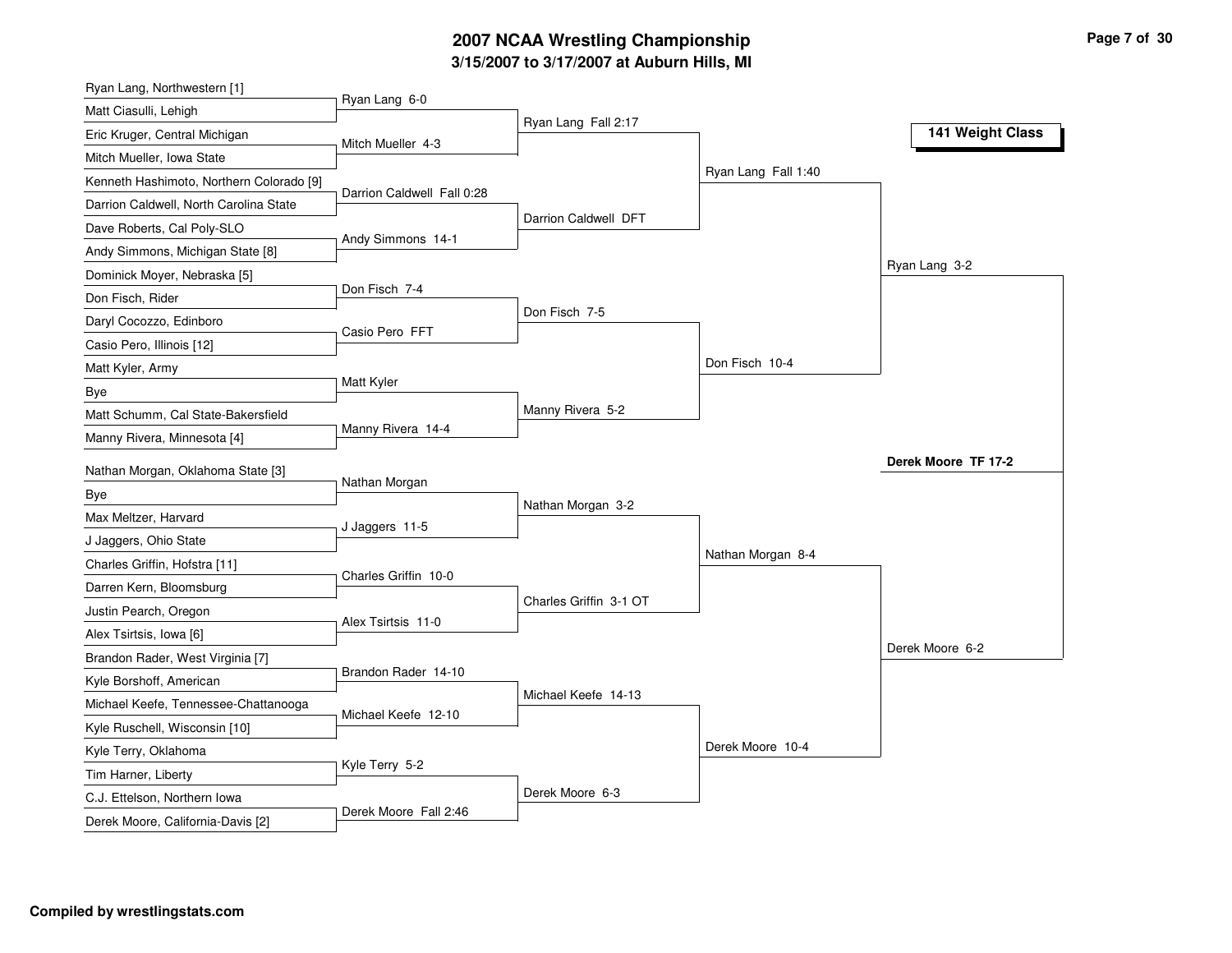# **3/15/2007 to 3/17/2007 at Auburn Hills, MI 2007 NCAA Wrestling Championship Page 8 of 30**

| Ciasulli, Lehigh              |                         |                     |                              |                   |                      |                                          |
|-------------------------------|-------------------------|---------------------|------------------------------|-------------------|----------------------|------------------------------------------|
| Kruger, Central Michigan      | Ciasulli 9-2            |                     |                              |                   |                      |                                          |
|                               |                         | Ciasulli 4-3        |                              |                   |                      | <b>141 Consolation Bracket</b>           |
|                               | Terry, Oklahoma         |                     |                              |                   |                      |                                          |
|                               |                         |                     | Rader 15-6                   |                   |                      |                                          |
| Hashimoto, Northern Colorado  | Roberts 7-6             |                     |                              |                   |                      |                                          |
| Roberts, Cal Poly-SLO         |                         |                     |                              | Rader 9-5         |                      |                                          |
|                               |                         | Rader TF 19-3, 5:32 |                              |                   |                      |                                          |
|                               | Rader, West Virginia    |                     | Rivera, Minnesota            |                   |                      |                                          |
| Moyer, Nebraska               |                         |                     |                              |                   |                      |                                          |
|                               | Moyer FFT               |                     |                              |                   | Rader 8-6            |                                          |
| Cocozzo, Edinboro             |                         | Moyer Fall 5:19     |                              |                   |                      | Morgan Fall 4:27                         |
|                               | Tsirtsis, Iowa          |                     |                              |                   |                      | Morgan, Oklahoma State                   |
|                               |                         |                     | Jaggers 3-1                  |                   |                      |                                          |
| Schumm, Cal State-Bakersfield | Schumm                  |                     |                              |                   |                      |                                          |
| Bye                           |                         |                     |                              | Jaggers Fall 5:49 |                      |                                          |
|                               |                         | Jaggers 8-6         |                              |                   | <b>Third Place:</b>  | Charles Griffin, Hofstra 6-2             |
|                               | Jaggers, Ohio State     |                     | Caldwell, North Carolina Sta |                   |                      |                                          |
| Bye                           |                         |                     |                              |                   | <b>Fourth Place:</b> | Nathan Morgan, Oklahoma State            |
| Meltzer, Harvard              | Meltzer                 |                     |                              |                   |                      | Fifth Place: Don Fisch, Rider Fall 4:42  |
|                               |                         | Meltzer 4-1         |                              |                   | <b>Sixth Place:</b>  | <b>Brandon Rader, West Virginia</b>      |
|                               | Kyler, Army             |                     |                              |                   |                      | Seventh Place: J Jaggers, Ohio State 7-1 |
|                               |                         |                     | Meltzer 4-1                  |                   |                      | Eighth Place: Max Meltzer, Harvard       |
| Kern, Bloomsburg              | Kern 7-5                |                     |                              |                   |                      |                                          |
| Pearch, Oregon                |                         |                     |                              | Meltzer 13-9      |                      |                                          |
|                               |                         | Pero 13-0           |                              |                   |                      |                                          |
|                               | Pero, Illinois          |                     | Keefe, Tennessee-Chattano    |                   |                      |                                          |
| Borshoff, American            |                         |                     |                              |                   |                      |                                          |
|                               | Ruschell 8-7 TB         |                     |                              |                   | Griffin 3-2          |                                          |
| Ruschell, Wisconsin           |                         | Ruschell Med FFT    |                              |                   |                      | Griffin 6-5                              |
|                               | Simmons, Michigan State |                     |                              |                   | Fisch, Rider         |                                          |
|                               |                         |                     | Ruschell 5-4                 |                   |                      |                                          |
| Harner, Liberty               |                         |                     |                              |                   |                      |                                          |
| Ettelson, Northern Iowa       | Ettelson Fall 2:51      |                     |                              | Griffin 2-1       |                      |                                          |
|                               |                         | Ettelson 6-0        |                              |                   |                      |                                          |
|                               | Mueller, Iowa State     |                     | Griffin, Hofstra             |                   |                      |                                          |
|                               |                         |                     |                              |                   |                      |                                          |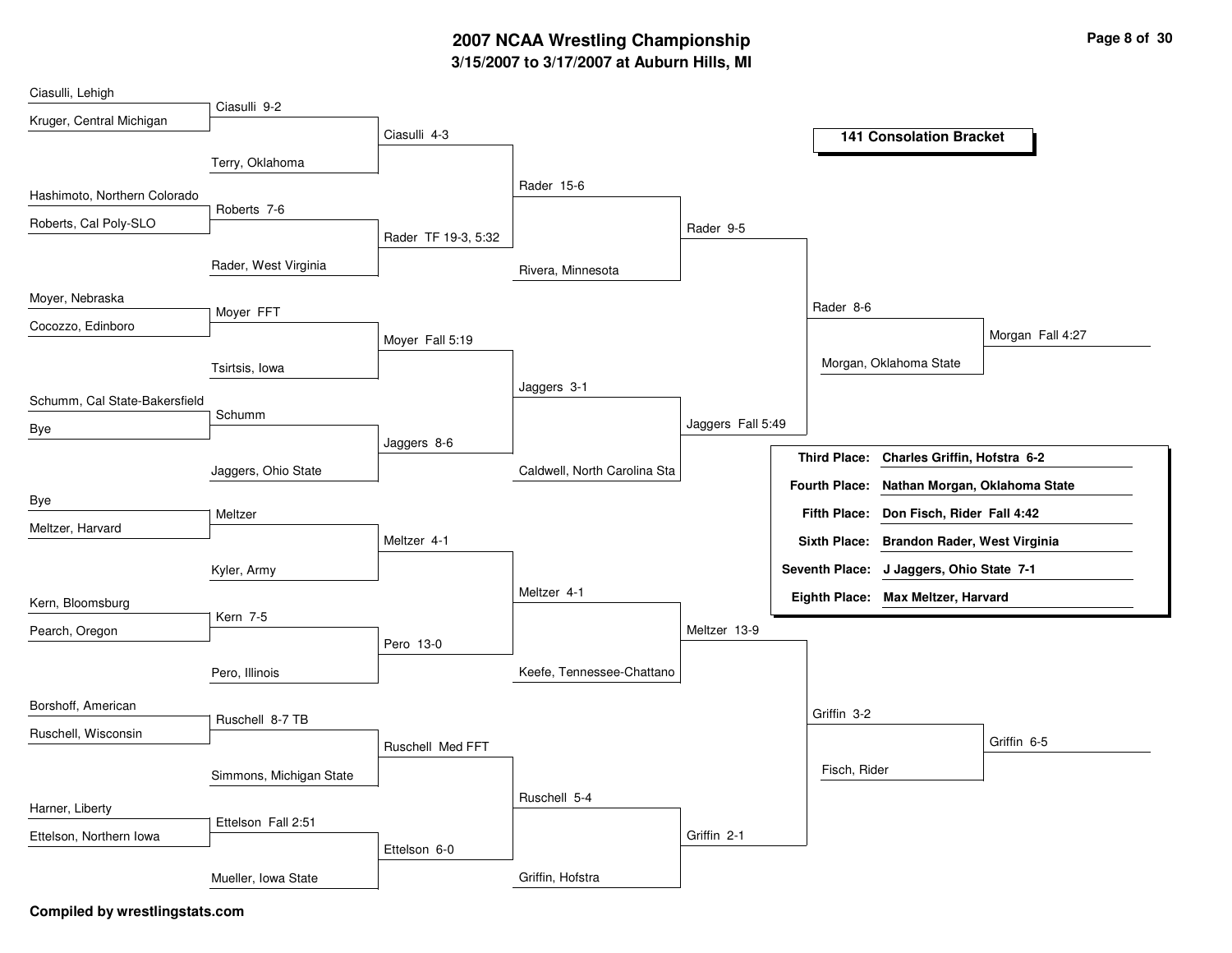**No Pigtails Bouts for 141 Weight Class**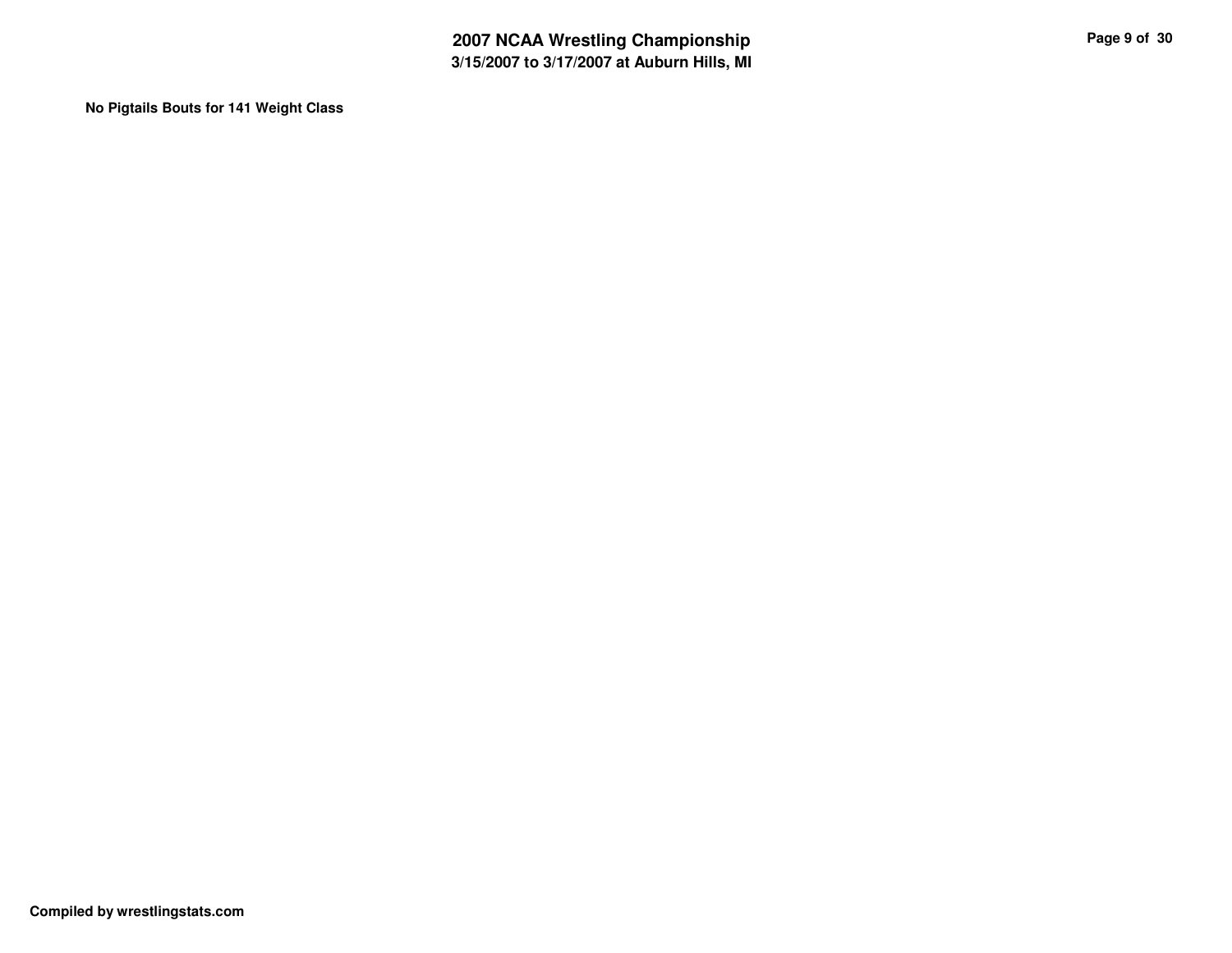# **3/15/2007 to 3/17/2007 at Auburn Hills, MI 2007 NCAA Wrestling Championship Page 10 of 30**

| Dustin Schlatter, Minnesota [1]                                     |                       |                       |                      |                         |
|---------------------------------------------------------------------|-----------------------|-----------------------|----------------------|-------------------------|
| Jordan Burroughs, Nebraska                                          | Dustin Schlatter 3-2  |                       |                      |                         |
| Matt Moley, Bloomsburg                                              | Matt Moley 10-8 OT    | Dustin Schlatter 5-1  |                      | 149 Weight Class        |
| Matt Dunn, Columbia                                                 |                       |                       |                      |                         |
| Morgan Atkinson, Cal State-Fullerton [9]                            |                       |                       | Dustin Schlatter 6-3 |                         |
| Tyler Turner, Wisconsin                                             | Tyler Turner 8-4      |                       |                      |                         |
| Joe Caramanica, North Carolina State                                |                       | Tyler Turner 6-0      |                      |                         |
| Aaron Martin, Tennessee-Chattanooga [8]                             | Aaron Martin 10-4     |                       |                      |                         |
| Gregor Gillespie, Edinboro [5]                                      |                       |                       |                      | Gregor Gillespie 3-2    |
| Sam Alvarenga, Virginia Military                                    | Gregor Gillespie 9-5  |                       |                      |                         |
| Ryan Adams, North Dakota State                                      |                       | Gregor Gillespie 10-2 |                      |                         |
| Dan Vallimont, Penn State [12]                                      | Dan Vallimont 11-2    |                       |                      |                         |
| Jake Patacsil, Purdue                                               |                       |                       | Gregor Gillespie 6-2 |                         |
| Josh Wagner, Missouri                                               | Josh Wagner Fall 6:25 |                       |                      |                         |
| Mike Kessler, Rider                                                 |                       | Jordan Leen 5-3       |                      |                         |
| Jordan Leen, Cornell [4]                                            | Jordan Leen 6-1       |                       |                      |                         |
|                                                                     |                       |                       |                      |                         |
|                                                                     |                       |                       |                      | Gregor Gillespie 3-1 OT |
| Josh Churella, Michigan [3]                                         | Josh Churella 19-10   |                       |                      |                         |
| Brandon Doyle, Cal State-Bakersfield                                |                       | Josh Churella 3-2     |                      |                         |
| Cody Becker, Millersville                                           | Ryan Hurley 9-4       |                       |                      |                         |
| Ryan Hurley, Cleveland State                                        |                       |                       | Josh Churella 8-5    |                         |
| Cyler Sanderson, Iowa State [11]                                    | Cyler Sanderson 3-1   |                       |                      |                         |
| Michael Roberts, Boston University                                  |                       | J.P. O'Connor 4-2 OT  |                      |                         |
| Carter Downing, Wyoming                                             | J.P. O'Connor 5-0     |                       |                      |                         |
| J.P. O'Connor, Harvard [6]                                          |                       |                       |                      | Josh Churella 5-2       |
| Scott Ervin, Appalachian State [7]                                  | Scott Ervin 9-0       |                       |                      |                         |
| Derek Kipperberg, Oregon State                                      |                       | Lance Palmer 10-3     |                      |                         |
| John Cox, Navy                                                      | Lance Palmer 10-2     |                       |                      |                         |
| Lance Palmer, Ohio State [10]                                       |                       |                       |                      |                         |
| Matt Coughlin, Indiana                                              | Matt Coughlin 5-3     |                       | Lance Palmer 2-1     |                         |
| David Jauregui, West Virginia                                       |                       |                       |                      |                         |
| Jermaine Thompson, Eastern Michigan<br>Matt Storniolo, Oklahoma [2] | Matt Storniolo 3-2 TB | Matt Coughlin 2-1     |                      |                         |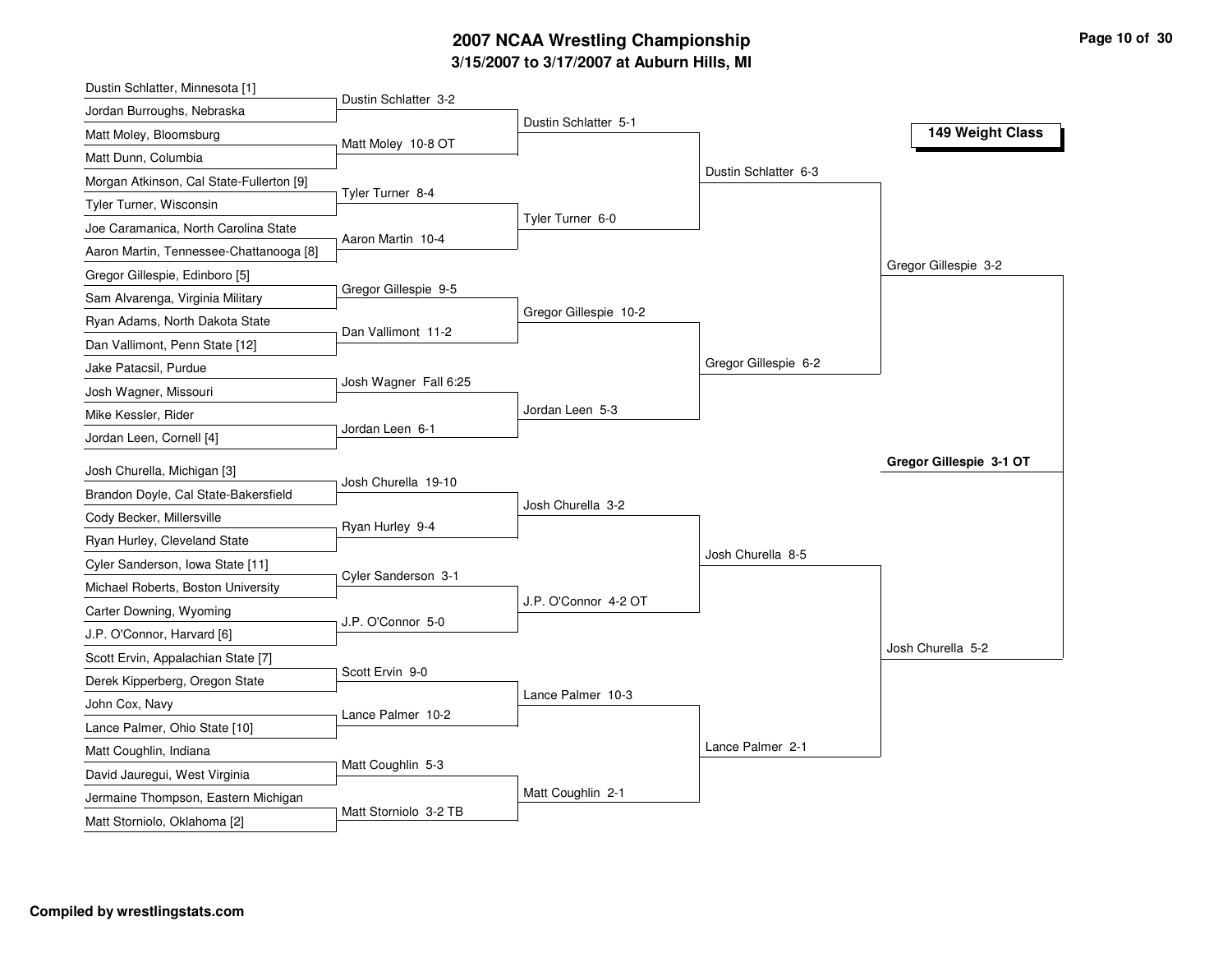# **3/15/2007 to 3/17/2007 at Auburn Hills, MI 2007 NCAA Wrestling Championship Page 11 of 30**

| Burroughs, Nebraska            |                            |                  |                   |              |                      |                                            |               |
|--------------------------------|----------------------------|------------------|-------------------|--------------|----------------------|--------------------------------------------|---------------|
| Dunn, Columbia                 | Burroughs 8-2              |                  |                   |              |                      |                                            |               |
|                                |                            | Storniolo 6-1 OT |                   |              |                      | <b>149 Consolation Bracket</b>             |               |
|                                | Storniolo, Oklahoma        |                  |                   |              |                      |                                            |               |
|                                |                            |                  | Ervin 10-6        |              |                      |                                            |               |
| Atkinson, Cal State-Fullerton  | Atkinson DFT               |                  |                   |              |                      |                                            |               |
| Caramanica, North Carolina Sta |                            |                  |                   | Leen $5-2$   |                      |                                            |               |
|                                |                            | Ervin 8-3        |                   |              |                      |                                            |               |
|                                | Ervin, Appalachian State   |                  | Leen, Cornell     |              |                      |                                            |               |
| Alvarenga, Virginia Military   |                            |                  |                   |              | Turner 6-5           |                                            |               |
| Adams, North Dakota State      | Adams 6-4                  |                  |                   |              |                      |                                            |               |
|                                |                            | Sanderson 5-2    |                   |              |                      |                                            | Palmer 6-5 TB |
|                                | Sanderson, Iowa State      |                  |                   |              | Palmer, Ohio State   |                                            |               |
|                                |                            |                  | Sanderson 17-3    |              |                      |                                            |               |
| Patacsil, Purdue               | Patacsil 8-0               |                  |                   |              |                      |                                            |               |
| Kessler, Rider                 |                            |                  |                   | Turner 8-7   |                      |                                            |               |
|                                |                            | Patacsil 6-2     |                   |              | <b>Third Place:</b>  | Dustin Schlatter, Minnesota 1-0            |               |
|                                | Hurley, Cleveland State    |                  | Turner, Wisconsin |              | <b>Fourth Place:</b> | Lance Palmer, Ohio State                   |               |
| Doyle, Cal State-Bakersfield   |                            |                  |                   |              |                      |                                            |               |
| Becker, Millersville           | Doyle 8-1                  |                  |                   |              |                      | Fifth Place: J.P. O'Connor, Harvard 6-4    |               |
|                                |                            | Wagner 13-5      |                   |              |                      | Sixth Place: Tyler Turner, Wisconsin       |               |
|                                | Wagner, Missouri           |                  |                   |              |                      | Seventh Place: Matt Coughlin, Indiana 11-6 |               |
| Roberts, Boston University     |                            |                  | Vallimont 10-6    |              |                      | Eighth Place: Jordan Leen, Cornell         |               |
|                                | Roberts 11-7               |                  |                   |              |                      |                                            |               |
| Downing, Wyoming               |                            | Vallimont 10-6   |                   | Coughlin 8-1 |                      |                                            |               |
|                                | Vallimont, Penn State      |                  | Coughlin, Indiana |              |                      |                                            |               |
|                                |                            |                  |                   |              |                      |                                            |               |
| Kipperberg, Oregon State       | Cox Fa;; 5:31              |                  |                   |              | O'Connor 4-3 TB      |                                            |               |
| Cox, Navy                      |                            | Martin 8-1       |                   |              |                      |                                            | Schlatter 5-4 |
|                                |                            |                  |                   |              |                      |                                            |               |
|                                | Martin, Tennessee-Chattano |                  |                   |              |                      | Schlatter, Minnesota                       |               |
| Jauregui, West Virginia        |                            |                  | Martin 3-1 OT     |              |                      |                                            |               |
|                                | Jauregui 5-4               |                  |                   |              |                      |                                            |               |
| Thompson, Eastern Michigan     |                            | Moley 3-2        |                   | O'Connor 6-3 |                      |                                            |               |
|                                |                            |                  |                   |              |                      |                                            |               |
|                                | Moley, Bloomsburg          |                  | O'Connor, Harvard |              |                      |                                            |               |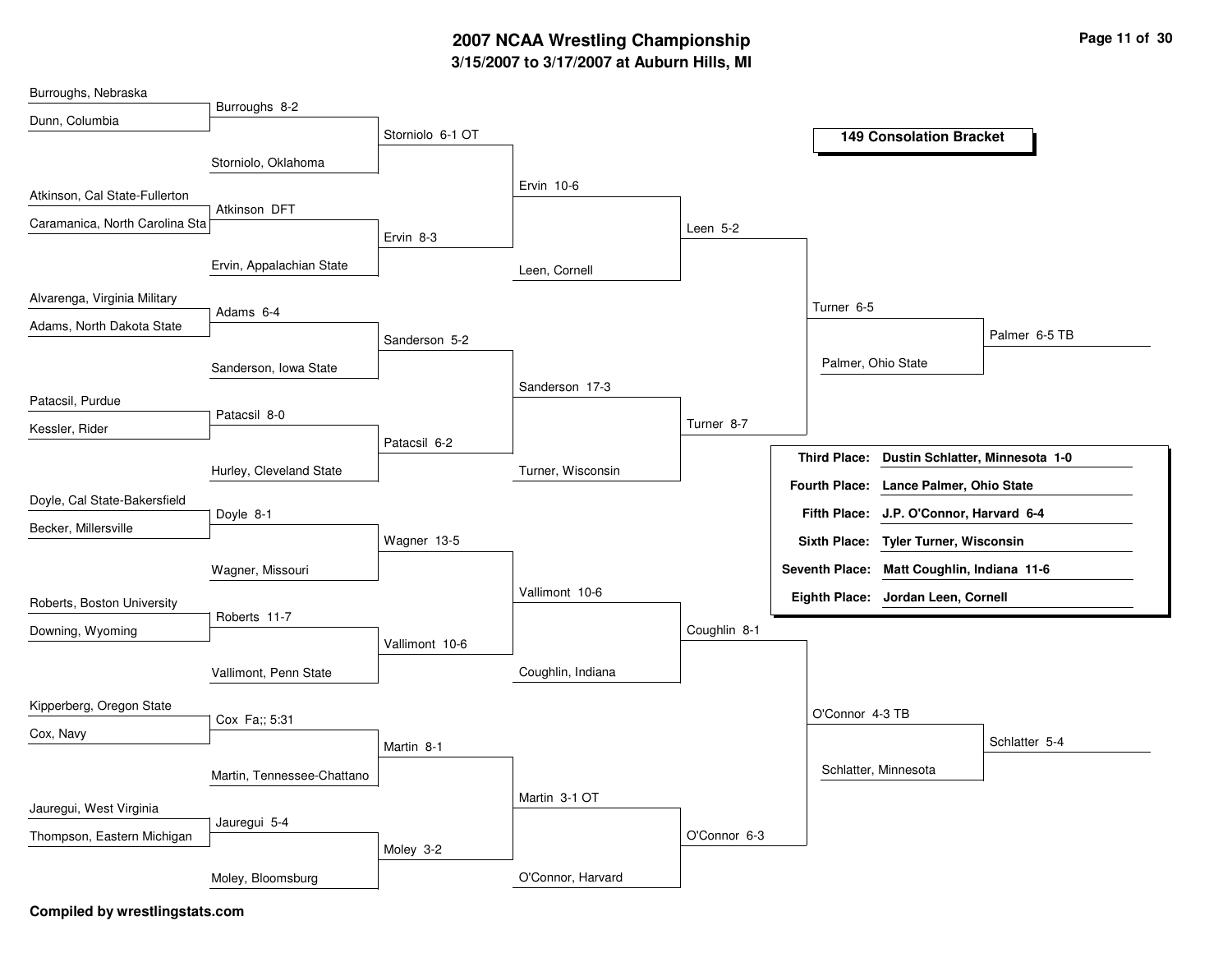**No Pigtails Bouts for 149 Weight Class**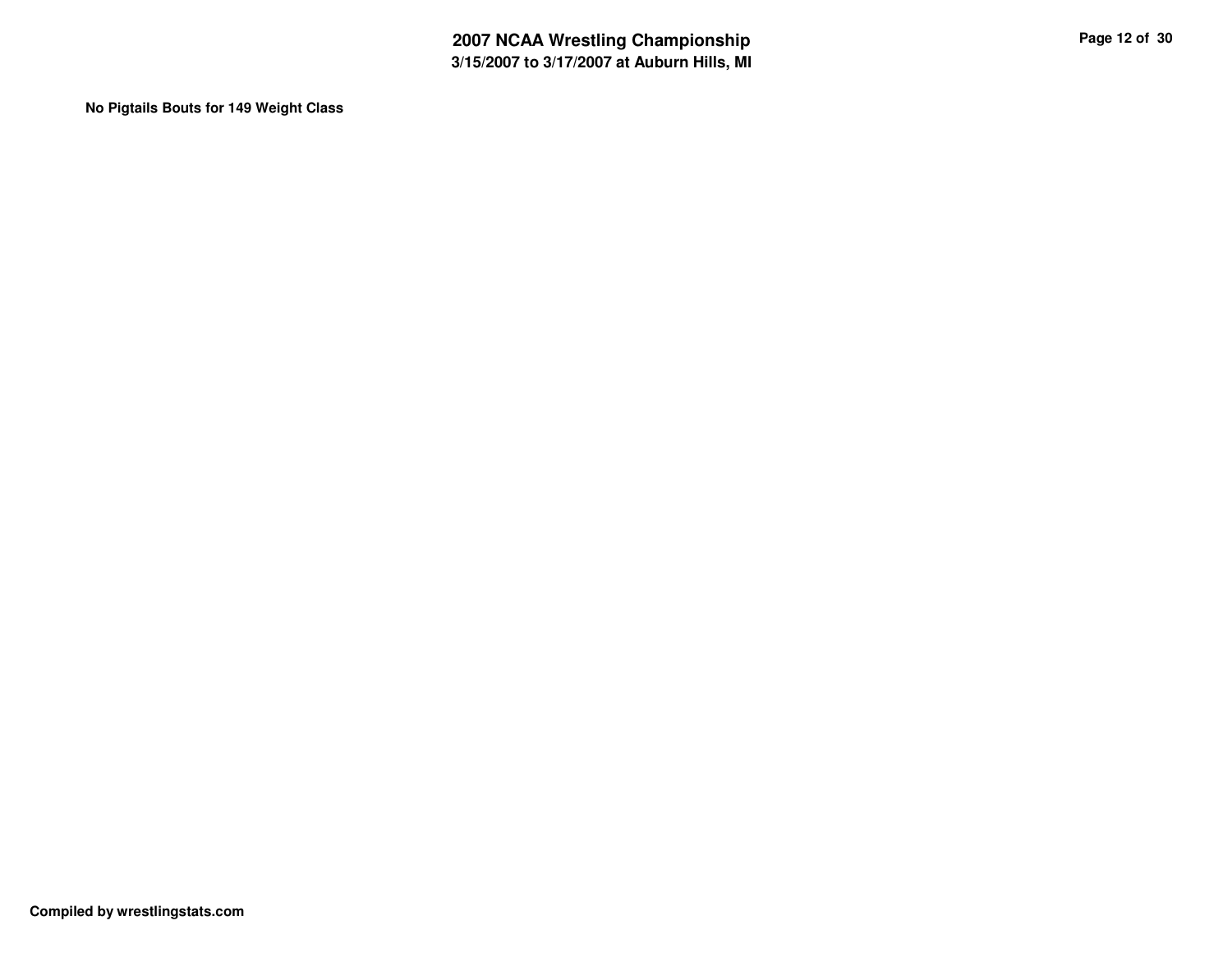### **3/15/2007 to 3/17/2007 at Auburn Hills, MI 2007 NCAA Wrestling Championship Page 13 of 30**

| Trent Paulson Fall 3:32<br>Matt Dragon, Pennsylvania<br>Trent Paulson 13-7<br>157 Weight Class<br>Ryan Morningstar, Iowa<br>Ryan Hluschak 3-1 OT<br>Ryan Hluschak, Drexel<br>Trent Paulson 2-1<br>Chris Oliver, Nebraska [9]<br>Chris Oliver 8-3<br>Jacob Frerichs, Ohio University<br>Josh Zupancic 3-1<br>Josh Zupancic, Stanford<br>Josh Zupancic 8-4<br>Seth Martin, Lock Haven [8]<br>Trent Paulson 4-0<br>Michael Poeta, Illinois [5]<br>Michael Poeta 5-3<br>Chase Pami, Cal Poly-SLO<br>Michael Poeta 8-3<br>Will Rowe, Oklahoma<br>Will Rowe 9-4<br>Matt Hill, Edinboro [12]<br>Michael Poeta 5-4<br>Victer Crenshaw, Cleveland State<br>John Jarred 8-0<br>John Jarred, Navy<br>C.P. Schlatter 1-0<br>Cody Midlam, Duquesne<br>C.P. Schlatter 10-2<br>C.P. Schlatter, Minnesota [4]<br>Trent Paulson 6-5<br>James Strouse, Hofstra [3]<br>James Strouse 6-2<br>Tyler Sherley, Boise State<br>James Strouse 4-0<br>Michael Chandler, Missouri<br>Bubba Jenkins 15-3<br>Bubba Jenkins, Penn State<br>James Strouse 5-3 TB<br>Matt Kocher, Pittsburgh [11]<br>Matt Kocher 9-2<br>Dave Nakasone, Lehigh<br>Matt Kocher 6-2<br>Jarrett Hostetter, Millersville<br>Brandon Becker 8-0<br>Brandon Becker, Indiana [6]<br>Craig Henning 1-0<br>Craig Henning, Wisconsin [7]<br>Craig Henning Fall 6:52<br>Devin Mesanko, Columbia<br>Craig Henning 4-2<br>Jacob Yost, Tennessee-Chattanooga<br>Moza Fay 11-0<br>Moza Fay, Northern Iowa [10]<br>Craig Henning 3-2<br>Jacob Murphy, Purdue<br>Nate Galloway Fall 1:11<br>Nate Galloway, Rider<br>Brian Stith 5-2<br>Newly McSpadden, Oklahoma State<br>Brian Stith 7-3 | Trent Paulson, Iowa State [1]  |  |  |
|-------------------------------------------------------------------------------------------------------------------------------------------------------------------------------------------------------------------------------------------------------------------------------------------------------------------------------------------------------------------------------------------------------------------------------------------------------------------------------------------------------------------------------------------------------------------------------------------------------------------------------------------------------------------------------------------------------------------------------------------------------------------------------------------------------------------------------------------------------------------------------------------------------------------------------------------------------------------------------------------------------------------------------------------------------------------------------------------------------------------------------------------------------------------------------------------------------------------------------------------------------------------------------------------------------------------------------------------------------------------------------------------------------------------------------------------------------------------------------------------------------------------------------------------------------------------------------------------------------------------------|--------------------------------|--|--|
|                                                                                                                                                                                                                                                                                                                                                                                                                                                                                                                                                                                                                                                                                                                                                                                                                                                                                                                                                                                                                                                                                                                                                                                                                                                                                                                                                                                                                                                                                                                                                                                                                         |                                |  |  |
|                                                                                                                                                                                                                                                                                                                                                                                                                                                                                                                                                                                                                                                                                                                                                                                                                                                                                                                                                                                                                                                                                                                                                                                                                                                                                                                                                                                                                                                                                                                                                                                                                         |                                |  |  |
|                                                                                                                                                                                                                                                                                                                                                                                                                                                                                                                                                                                                                                                                                                                                                                                                                                                                                                                                                                                                                                                                                                                                                                                                                                                                                                                                                                                                                                                                                                                                                                                                                         |                                |  |  |
|                                                                                                                                                                                                                                                                                                                                                                                                                                                                                                                                                                                                                                                                                                                                                                                                                                                                                                                                                                                                                                                                                                                                                                                                                                                                                                                                                                                                                                                                                                                                                                                                                         |                                |  |  |
|                                                                                                                                                                                                                                                                                                                                                                                                                                                                                                                                                                                                                                                                                                                                                                                                                                                                                                                                                                                                                                                                                                                                                                                                                                                                                                                                                                                                                                                                                                                                                                                                                         |                                |  |  |
|                                                                                                                                                                                                                                                                                                                                                                                                                                                                                                                                                                                                                                                                                                                                                                                                                                                                                                                                                                                                                                                                                                                                                                                                                                                                                                                                                                                                                                                                                                                                                                                                                         |                                |  |  |
|                                                                                                                                                                                                                                                                                                                                                                                                                                                                                                                                                                                                                                                                                                                                                                                                                                                                                                                                                                                                                                                                                                                                                                                                                                                                                                                                                                                                                                                                                                                                                                                                                         |                                |  |  |
|                                                                                                                                                                                                                                                                                                                                                                                                                                                                                                                                                                                                                                                                                                                                                                                                                                                                                                                                                                                                                                                                                                                                                                                                                                                                                                                                                                                                                                                                                                                                                                                                                         |                                |  |  |
|                                                                                                                                                                                                                                                                                                                                                                                                                                                                                                                                                                                                                                                                                                                                                                                                                                                                                                                                                                                                                                                                                                                                                                                                                                                                                                                                                                                                                                                                                                                                                                                                                         |                                |  |  |
|                                                                                                                                                                                                                                                                                                                                                                                                                                                                                                                                                                                                                                                                                                                                                                                                                                                                                                                                                                                                                                                                                                                                                                                                                                                                                                                                                                                                                                                                                                                                                                                                                         |                                |  |  |
|                                                                                                                                                                                                                                                                                                                                                                                                                                                                                                                                                                                                                                                                                                                                                                                                                                                                                                                                                                                                                                                                                                                                                                                                                                                                                                                                                                                                                                                                                                                                                                                                                         |                                |  |  |
|                                                                                                                                                                                                                                                                                                                                                                                                                                                                                                                                                                                                                                                                                                                                                                                                                                                                                                                                                                                                                                                                                                                                                                                                                                                                                                                                                                                                                                                                                                                                                                                                                         |                                |  |  |
|                                                                                                                                                                                                                                                                                                                                                                                                                                                                                                                                                                                                                                                                                                                                                                                                                                                                                                                                                                                                                                                                                                                                                                                                                                                                                                                                                                                                                                                                                                                                                                                                                         |                                |  |  |
|                                                                                                                                                                                                                                                                                                                                                                                                                                                                                                                                                                                                                                                                                                                                                                                                                                                                                                                                                                                                                                                                                                                                                                                                                                                                                                                                                                                                                                                                                                                                                                                                                         |                                |  |  |
|                                                                                                                                                                                                                                                                                                                                                                                                                                                                                                                                                                                                                                                                                                                                                                                                                                                                                                                                                                                                                                                                                                                                                                                                                                                                                                                                                                                                                                                                                                                                                                                                                         |                                |  |  |
|                                                                                                                                                                                                                                                                                                                                                                                                                                                                                                                                                                                                                                                                                                                                                                                                                                                                                                                                                                                                                                                                                                                                                                                                                                                                                                                                                                                                                                                                                                                                                                                                                         |                                |  |  |
|                                                                                                                                                                                                                                                                                                                                                                                                                                                                                                                                                                                                                                                                                                                                                                                                                                                                                                                                                                                                                                                                                                                                                                                                                                                                                                                                                                                                                                                                                                                                                                                                                         |                                |  |  |
|                                                                                                                                                                                                                                                                                                                                                                                                                                                                                                                                                                                                                                                                                                                                                                                                                                                                                                                                                                                                                                                                                                                                                                                                                                                                                                                                                                                                                                                                                                                                                                                                                         |                                |  |  |
|                                                                                                                                                                                                                                                                                                                                                                                                                                                                                                                                                                                                                                                                                                                                                                                                                                                                                                                                                                                                                                                                                                                                                                                                                                                                                                                                                                                                                                                                                                                                                                                                                         |                                |  |  |
|                                                                                                                                                                                                                                                                                                                                                                                                                                                                                                                                                                                                                                                                                                                                                                                                                                                                                                                                                                                                                                                                                                                                                                                                                                                                                                                                                                                                                                                                                                                                                                                                                         |                                |  |  |
|                                                                                                                                                                                                                                                                                                                                                                                                                                                                                                                                                                                                                                                                                                                                                                                                                                                                                                                                                                                                                                                                                                                                                                                                                                                                                                                                                                                                                                                                                                                                                                                                                         |                                |  |  |
|                                                                                                                                                                                                                                                                                                                                                                                                                                                                                                                                                                                                                                                                                                                                                                                                                                                                                                                                                                                                                                                                                                                                                                                                                                                                                                                                                                                                                                                                                                                                                                                                                         |                                |  |  |
|                                                                                                                                                                                                                                                                                                                                                                                                                                                                                                                                                                                                                                                                                                                                                                                                                                                                                                                                                                                                                                                                                                                                                                                                                                                                                                                                                                                                                                                                                                                                                                                                                         |                                |  |  |
|                                                                                                                                                                                                                                                                                                                                                                                                                                                                                                                                                                                                                                                                                                                                                                                                                                                                                                                                                                                                                                                                                                                                                                                                                                                                                                                                                                                                                                                                                                                                                                                                                         |                                |  |  |
|                                                                                                                                                                                                                                                                                                                                                                                                                                                                                                                                                                                                                                                                                                                                                                                                                                                                                                                                                                                                                                                                                                                                                                                                                                                                                                                                                                                                                                                                                                                                                                                                                         |                                |  |  |
|                                                                                                                                                                                                                                                                                                                                                                                                                                                                                                                                                                                                                                                                                                                                                                                                                                                                                                                                                                                                                                                                                                                                                                                                                                                                                                                                                                                                                                                                                                                                                                                                                         |                                |  |  |
|                                                                                                                                                                                                                                                                                                                                                                                                                                                                                                                                                                                                                                                                                                                                                                                                                                                                                                                                                                                                                                                                                                                                                                                                                                                                                                                                                                                                                                                                                                                                                                                                                         |                                |  |  |
|                                                                                                                                                                                                                                                                                                                                                                                                                                                                                                                                                                                                                                                                                                                                                                                                                                                                                                                                                                                                                                                                                                                                                                                                                                                                                                                                                                                                                                                                                                                                                                                                                         |                                |  |  |
|                                                                                                                                                                                                                                                                                                                                                                                                                                                                                                                                                                                                                                                                                                                                                                                                                                                                                                                                                                                                                                                                                                                                                                                                                                                                                                                                                                                                                                                                                                                                                                                                                         |                                |  |  |
|                                                                                                                                                                                                                                                                                                                                                                                                                                                                                                                                                                                                                                                                                                                                                                                                                                                                                                                                                                                                                                                                                                                                                                                                                                                                                                                                                                                                                                                                                                                                                                                                                         |                                |  |  |
|                                                                                                                                                                                                                                                                                                                                                                                                                                                                                                                                                                                                                                                                                                                                                                                                                                                                                                                                                                                                                                                                                                                                                                                                                                                                                                                                                                                                                                                                                                                                                                                                                         | Brian Stith, Arizona State [2] |  |  |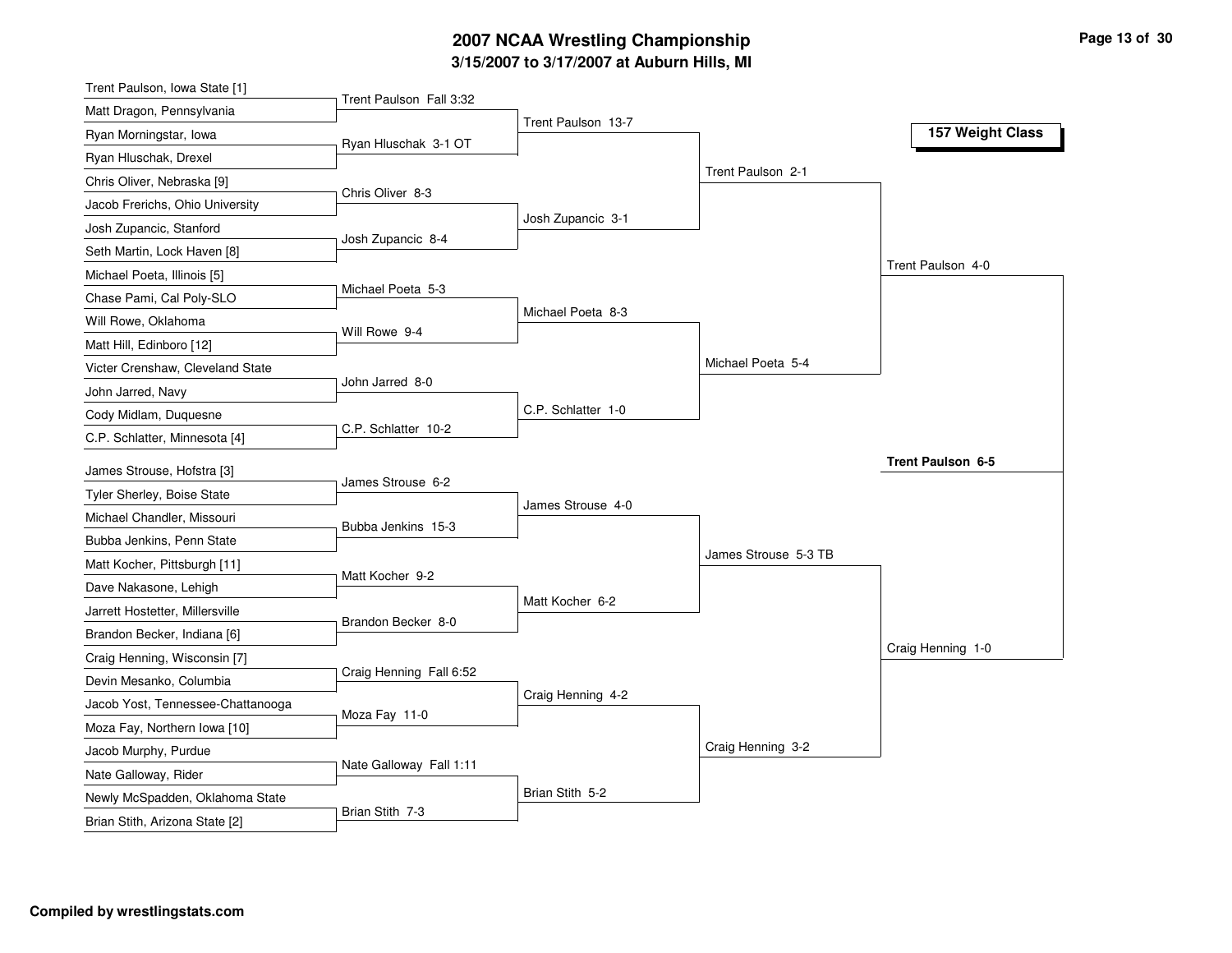# **3/15/2007 to 3/17/2007 at Auburn Hills, MI 2007 NCAA Wrestling Championship Page 14 of 30**

| McSpadden, Oklahoma State   |                     |                   |                      |                 |                      |                                        |                                                 |
|-----------------------------|---------------------|-------------------|----------------------|-----------------|----------------------|----------------------------------------|-------------------------------------------------|
| Murphy, Purdue              | Murphy 4-2          |                   |                      |                 |                      |                                        |                                                 |
|                             |                     | Rowe 7-2          |                      |                 |                      | <b>157 Consolation Bracket</b>         |                                                 |
|                             | Rowe, Oklahoma      |                   |                      |                 |                      |                                        |                                                 |
| Yost, Tennessee-Chattanooga |                     |                   | Yost 6-5             |                 |                      |                                        |                                                 |
| Mesanko, Columbia           | Yost 3-2            |                   |                      | Kocher 5-3      |                      |                                        |                                                 |
|                             |                     | Yost 8-2          |                      |                 |                      |                                        |                                                 |
|                             | Jarred, Navy        |                   | Kocher, Pittsburgh   |                 |                      |                                        |                                                 |
| Hostetter, Millersville     |                     |                   |                      |                 |                      |                                        |                                                 |
| Nakasone, Lehigh            | Nakasone 4-3        |                   |                      |                 | Kocher 8-6           |                                        |                                                 |
|                             |                     | Hluschak 5-2      |                      |                 |                      |                                        | Poeta 5-3                                       |
|                             | Hluschak, Drexel    |                   |                      |                 | Poeta, Illinois      |                                        |                                                 |
| Chandler, Missouri          |                     |                   | Hluschak 10-5        |                 |                      |                                        |                                                 |
| Sherley, Boise State        | Chandler Fall 2:33  |                   |                      | Hluschak 3-1 OT |                      |                                        |                                                 |
|                             |                     | Chandler 11-2     |                      |                 |                      |                                        |                                                 |
|                             | Oliver, Nebraska    |                   | Stith, Arizona State |                 | <b>Third Place:</b>  | Michael Poeta, Illinois 2-1 TB         |                                                 |
| Midlam, Duquesne            |                     |                   |                      |                 | <b>Fourth Place:</b> | James Strouse, Hofstra                 |                                                 |
| Gross, Kent State           | Gross 6-1           |                   |                      |                 | <b>Fifth Place:</b>  | Matt Kocher, Pittsburgh 2-1            |                                                 |
|                             |                     | Fay TF 16-0, 6:51 |                      |                 |                      | Sixth Place: C.P. Schlatter, Minnesota |                                                 |
|                             | Fay, Northern Iowa  |                   |                      |                 |                      |                                        | Seventh Place: Josh Zupancic, Stanford 11-10 TB |
| Hill, Edinboro              |                     |                   | Fay 9-4              |                 |                      | Eighth Place: Ryan Hluschak, Drexel    |                                                 |
| Pami, Cal Poly-SLO          | Hill 12-4           |                   |                      | Zupancic 7-5    |                      |                                        |                                                 |
|                             |                     | Hill Fall 9:44    |                      |                 |                      |                                        |                                                 |
|                             | Galloway, Rider     |                   | Zupancic, Stanford   |                 |                      |                                        |                                                 |
| Martin, Lock Haven          |                     |                   |                      |                 |                      |                                        |                                                 |
|                             | Martin 11-1         |                   |                      |                 | Schlatter 1-0        |                                        |                                                 |
| Fryling, West Virginia      |                     | Martin Fall 2:44  |                      |                 |                      |                                        | Strouse 3-2                                     |
|                             | Jenkins, Penn State |                   |                      |                 | Strouse, Hofstra     |                                        |                                                 |
|                             |                     |                   | Becker 7-1           |                 |                      |                                        |                                                 |
| Morningstar, Iowa           | Morningstar 5-3     |                   |                      |                 |                      |                                        |                                                 |
| Dragon, Pennsylvania        |                     | Becker 2-0        |                      | Schlatter 3-2   |                      |                                        |                                                 |
|                             | Becker, Indiana     |                   | Schlatter, Minnesota |                 |                      |                                        |                                                 |
|                             |                     |                   |                      |                 |                      |                                        |                                                 |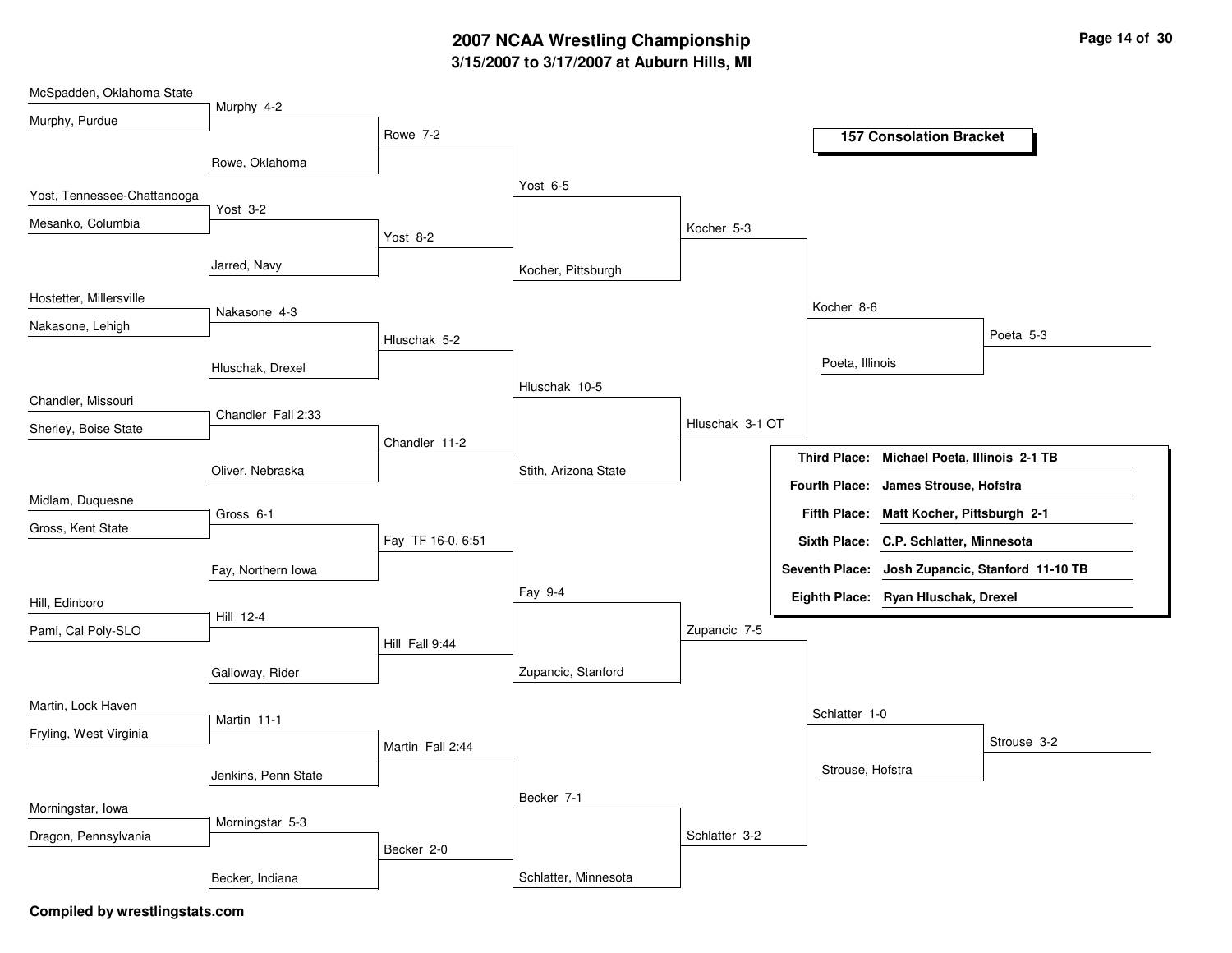### **Championship Pigtail Bouts for 157** Yost 9-3 Jacob Yost - Tennessee-Chattanooga Zac Fryling - West Virginia Hluschak 19-12 Ryan Hluschak - Drexel Jonny Bonilla-Bowman - Virginia Tech Chandler 7-5 Michael Chandler - Missouri Kurt Gross - Kent State Schlatter 9-1 C.P. Schlatter - Minnesota Luke Salazar - Northern Colorado **Consolation Pigtail Bouts for 157** Murphy 4-2 Jacob Murphy - Purdue Jonny Bonilla-Bowman - Virginia Tech Sherley 8-6 Tyler Sherley - Boise State Luke Salazar - Northern Colorado Gross 11-5 Kurt Gross - Kent State Victer Crenshaw - Cleveland State Fryling 4-3 Zac Fryling - West Virginia

Jacob Frerichs - Ohio University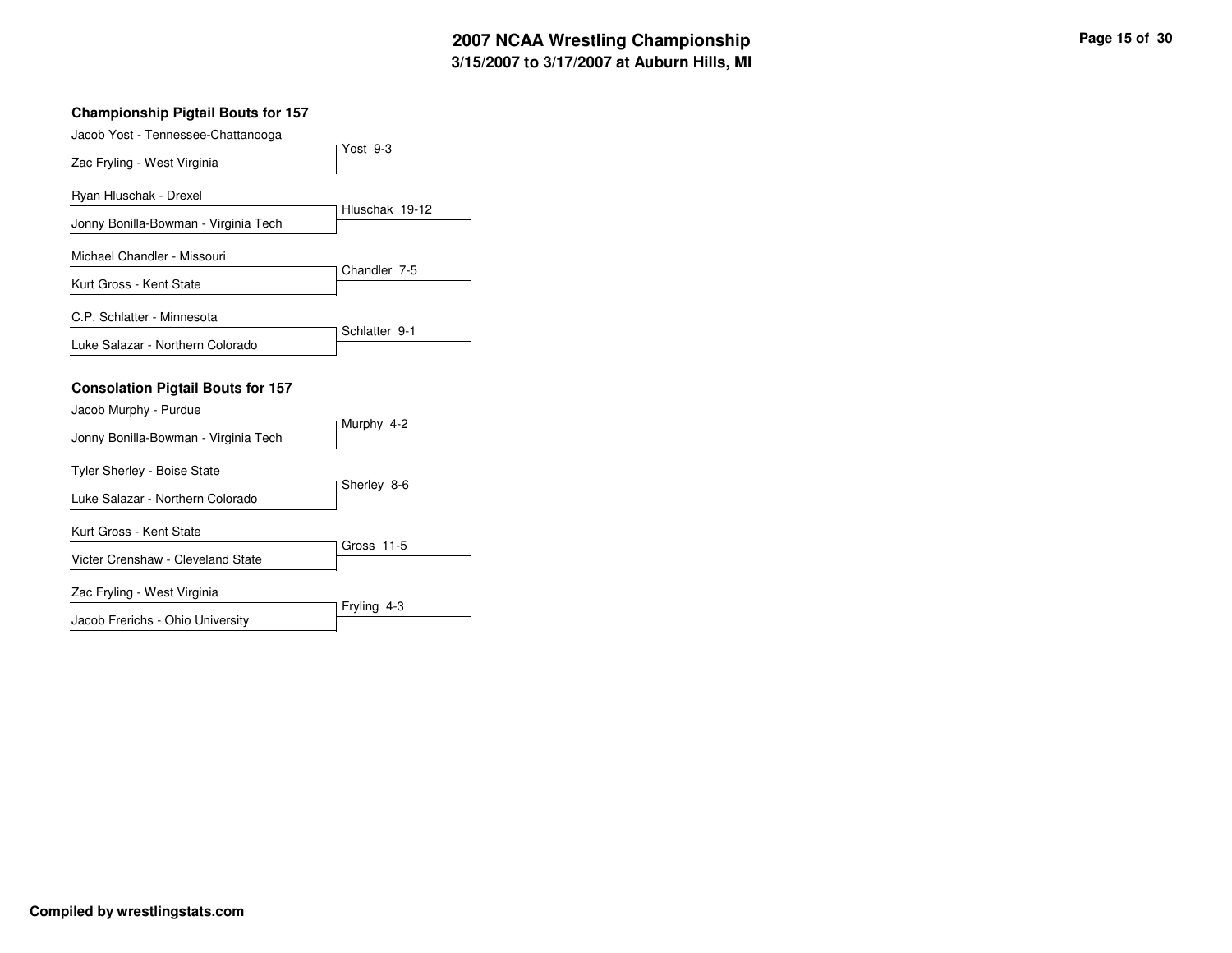### **3/15/2007 to 3/17/2007 at Auburn Hills, MI 2007 NCAA Wrestling Championship Page 16 of 30**

| Johny Hendricks, Oklahoma State [1]   |                           |                              |                      |                        |
|---------------------------------------|---------------------------|------------------------------|----------------------|------------------------|
| Daniel Atondo, Cal State-Bakersfield  | Johny Hendricks Fall 1:12 |                              |                      |                        |
| Justin Fraga, Purdue                  | Justin Fraga 16-8         | Johny Hendricks TF 20-5 6:00 |                      | 165 Weight Class       |
| Tim Sayers, Tennessee-Chattanooga     |                           |                              |                      |                        |
| Matt Pell, Missouri [9]               |                           |                              | Johny Hendricks 10-2 |                        |
| Nick Pullano, Old Dominion            | Matt Pell Fall 5:49       |                              |                      |                        |
| Tyler Safratowich, Minnesota          |                           | Matt Pell 15-3               |                      |                        |
| Steve Anceravage, Cornell [8]         | Tyler Safratowich 8-4     |                              |                      |                        |
| Nick Baima, Northern Iowa [5]         |                           |                              |                      | Johny Hendricks 2-1 TB |
| Shawn Kitchner, Brown                 | Nick Baima 5-0            |                              |                      |                        |
| Jason Kiessling, Maryland             |                           | Nick Baima 7-1               |                      |                        |
| John Galloway, Northern Illinois [12] | Jason Kiessling 4-3       |                              |                      |                        |
| Bryan Tice, Cal State-Fullerton       |                           |                              | Travis Paulson 5-1   |                        |
| Roger Smith-Bergsrud, Illinois        | Roger Smith-Bergsrud 3-2  |                              |                      |                        |
| Sean Richmond, Pittsburgh             |                           | Travis Paulson 10-2          |                      |                        |
| Travis Paulson, Iowa State [4]        | Travis Paulson Fall 1:56  |                              |                      |                        |
| Eric Tannenbaum, Michigan [3]         |                           |                              |                      | Mark Perry 4-3         |
| Eric Decker, Virginia Tech            | Eric Tannenbaum 9-3       |                              |                      |                        |
| Andrew Rendos, Bucknell               |                           | Eric Tannenbaum 12-4         |                      |                        |
| Brian Perry, Stanford                 | Andrew Rendos 12-4        |                              |                      |                        |
| Patrick Pitsch, Arizona State [11]    |                           |                              | Mike Patrovich 3-2   |                        |
| Mike Miller, Central Michigan         | Mike Miller 6-4           |                              |                      |                        |
| Chris Vondruska, Ohio State           |                           | Mike Patrovich 5-4           |                      |                        |
| Mike Patrovich, Hofstra [6]           | Mike Patrovich 5-3        |                              |                      |                        |
| Deonte Penn, Edinboro [7]             |                           |                              |                      | Mark Perry 6-4         |
| Max Dean, Indiana                     | Deonte Penn 6-5           |                              |                      |                        |
| Stephen Dwyer, Nebraska               |                           | Deonte Penn 12-2             |                      |                        |
| Michael Cannon, American [10]         | Michael Cannon 8-4        |                              |                      |                        |
| Zack Shanaman, Pennsylvania           |                           |                              | Mark Perry 6-5       |                        |
| Ryan Meyer, South Dakota State        | Zack Shanaman 5-1         |                              |                      |                        |
|                                       |                           |                              |                      |                        |
| Dustin Noack, California-Davis        |                           | Mark Perry Fall 1:53         |                      |                        |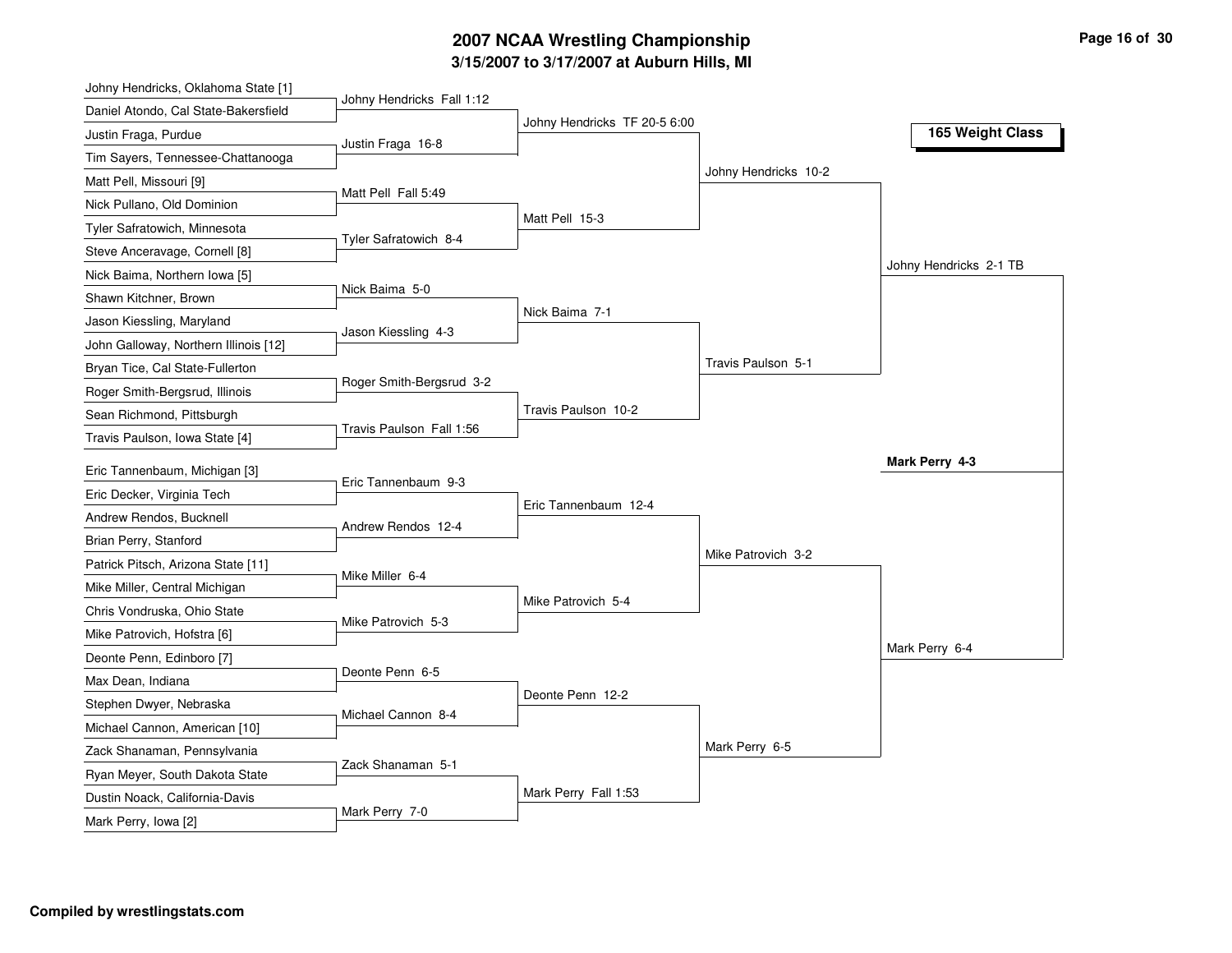# **3/15/2007 to 3/17/2007 at Auburn Hills, MI 2007 NCAA Wrestling Championship Page 17 of 30**

| Noack, California-Davis       |                          |                       |                      |                |                     |                                                |                |
|-------------------------------|--------------------------|-----------------------|----------------------|----------------|---------------------|------------------------------------------------|----------------|
| Meyer, South Dakota State     | Noack 5-4                |                       |                      |                |                     |                                                |                |
|                               |                          | Noack 4-2 OT          |                      |                |                     | <b>165 Consolation Bracket</b>                 |                |
|                               | Kiessling, Maryland      |                       |                      |                |                     |                                                |                |
|                               |                          |                       | Smith-Bergsrud 3-2   |                |                     |                                                |                |
| Dwyer, Nebraska               |                          |                       |                      |                |                     |                                                |                |
| Dean, Indiana                 | Dwyer 7-5 OT             |                       |                      | Tannenbaum 2-1 |                     |                                                |                |
|                               |                          | Smith-Bergsrud 5-3 T  |                      |                |                     |                                                |                |
|                               | Smith-Bergsrud, Illinois |                       | Tannenbaum, Michigan |                |                     |                                                |                |
| Vondruska, Ohio State         |                          |                       |                      |                |                     |                                                |                |
|                               | Pitsch Fall 3:53         |                       |                      |                | Tannenbaum 7-5      |                                                |                |
| Pitsch, Arizona State         |                          | Pitsch Fall 2:14      |                      |                |                     |                                                | Tannenbaum 6-2 |
|                               |                          |                       |                      |                |                     | Paulson, Iowa State                            |                |
|                               | Fraga, Purdue            |                       |                      |                |                     |                                                |                |
| Perry, Stanford               |                          |                       | Pitsch 7-4           |                |                     |                                                |                |
|                               | Decker 9-4               |                       |                      | Penn 13-8      |                     |                                                |                |
| Decker, Virginia Tech         |                          | Safratowich Fall 4:30 |                      |                |                     |                                                |                |
|                               |                          |                       |                      |                | <b>Third Place:</b> | Matt Pell, Missouri Fall 3:15                  |                |
|                               | Safratowich, Minnesota   |                       | Penn, Edinboro       |                |                     | Fourth Place: Eric Tannenbaum, Michigan        |                |
| Richmond, Pittsburgh          |                          |                       |                      |                |                     |                                                |                |
| Tice, Cal State-Fullerton     | Tice 5-3                 |                       |                      |                |                     | Fifth Place: Travis Paulson, Iowa State 5-4    |                |
|                               |                          | Cannon TF 16-1, 7:00  |                      |                |                     | Sixth Place: Mike Patrovich, Hofstra           |                |
|                               | Cannon, American         |                       |                      |                |                     | Seventh Place: Deonte Penn, Edinboro Fall 4:55 |                |
|                               |                          |                       | Galloway 8-5         |                |                     |                                                |                |
| Galloway, Northern Illinois   |                          |                       |                      |                |                     | Eighth Place: Mike Miller, Central Michigan    |                |
| Kitchner, Brown               | Galloway 8-2             |                       |                      | Pell Fall 6:08 |                     |                                                |                |
|                               |                          | Galloway 6-4          |                      |                |                     |                                                |                |
|                               | Shanaman, Pennsylvania   |                       | Pell, Missouri       |                |                     |                                                |                |
|                               |                          |                       |                      |                |                     |                                                |                |
| Anceravage, Cornell           | Anceravage Fall 2:30     |                       |                      |                | Pell Fall 5:34      |                                                |                |
| Pullano, Old Dominion         |                          |                       |                      |                |                     |                                                | Pell 5-4       |
|                               |                          | Anceravage 4-2        |                      |                |                     |                                                |                |
|                               | Rendos, Bucknell         |                       |                      |                | Patrovich, Hofstra  |                                                |                |
|                               |                          |                       | Miller 5-3           |                |                     |                                                |                |
| Sayers, Tennessee-Chattanoog  | Atondo 12-9              |                       |                      |                |                     |                                                |                |
| Atondo, Cal State-Bakersfield |                          |                       |                      | Miller 4-3     |                     |                                                |                |
|                               |                          | Miller 10-2           |                      |                |                     |                                                |                |
|                               | Miller, Central Michigan |                       | Baima, Northern Iowa |                |                     |                                                |                |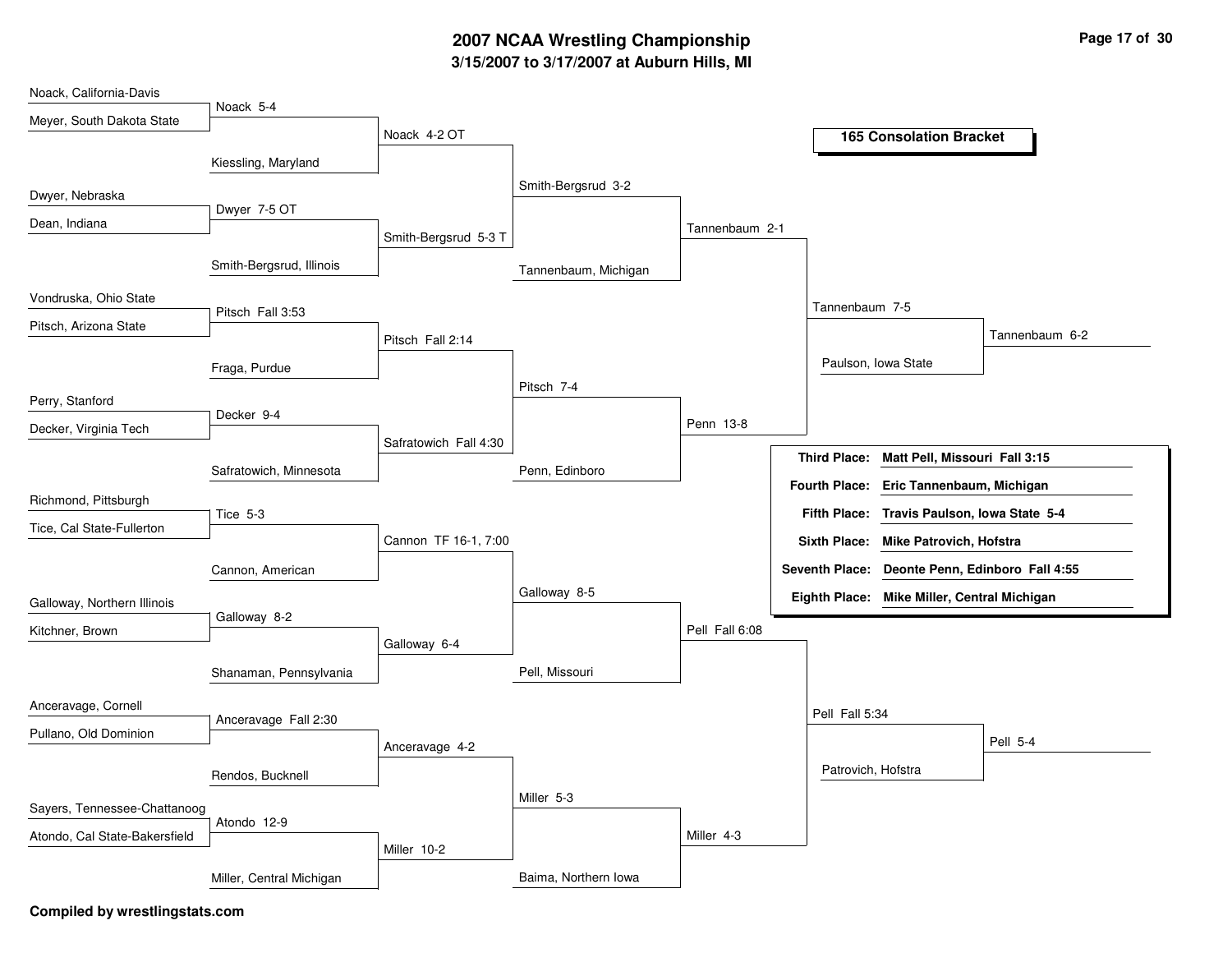#### **Championship Pigtail Bouts for 165**

Daniel Atondo - Cal State-Bakersfield

Atondo 10-5 Chad Porter - Liberty

Noack 7-2

### **Consolation Pigtail Bouts for 165**

Dustin Noack - California-Davis

Chad Porter - Liberty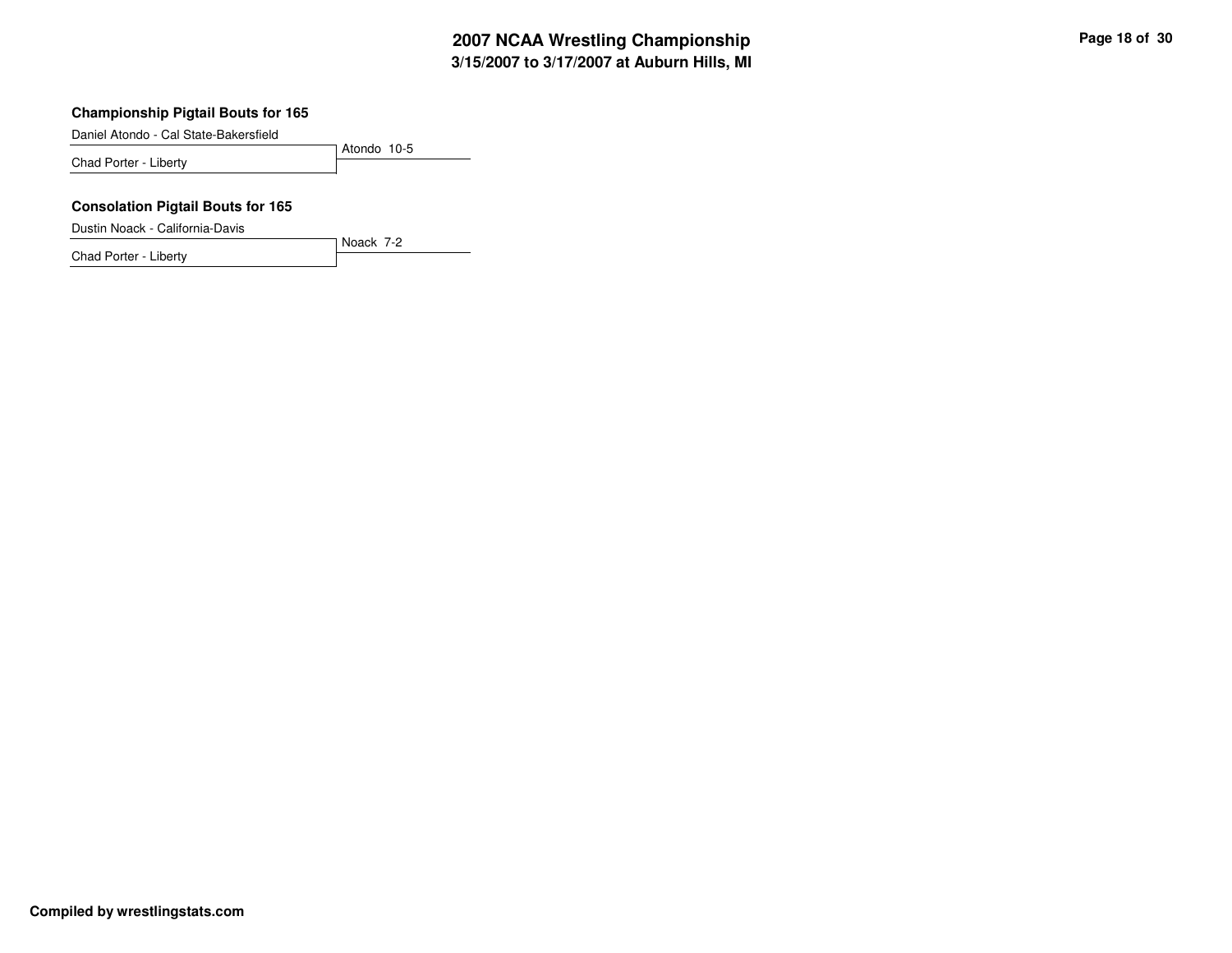### **3/15/2007 to 3/17/2007 at Auburn Hills, MI 2007 NCAA Wrestling Championship Page 19 of 30**

| Ben Askren, Missouri [1]                          |                           |                      |                      |                  |
|---------------------------------------------------|---------------------------|----------------------|----------------------|------------------|
| Lloyd Rogers, Tennessee-Chattanooga               | Ben Askren Fall 2:54      |                      |                      |                  |
| Nathan Lee, Boise State                           | Gabriel Dretsch 5-3       | Ben Askren Fall 4:51 |                      | 174 Weight Class |
| Gabriel Dretsch, Minnesota                        |                           |                      |                      |                  |
| Matt Palmer, Columbia [9]                         |                           |                      | Ben Askren Fall 4:42 |                  |
| Doug Umbehauer, Rider                             | Matt Palmer 7-4           |                      |                      |                  |
| Nick Hayes, Northwestern                          |                           | Matt Palmer 8-3      |                      |                  |
| Matt Stolpinski, Navy [8]                         | Nick Hayes 6-5 TB         |                      |                      |                  |
| Eric Luedke, Iowa [5]                             |                           |                      |                      | Ben Askren 8-3   |
| Grant Turner, Iowa State                          | Eric Luedke 3-2           |                      |                      |                  |
| Kurt Brenner, West Virginia                       | Kenny Robertson 8-2       | Eric Luedke 4-1      |                      |                  |
| Kenny Robertson, Eastern Illinois                 |                           |                      |                      |                  |
| Luke Feist, Stanford                              |                           |                      | Eric Luedke 5-0      |                  |
| Randy Rueda, American                             | Randy Rueda 11-5          |                      |                      |                  |
| Neal Martin, Appalachian State                    |                           | Randy Rueda 3-1      |                      |                  |
| James Yonushonis, Penn State [4]                  | James Yonushonis 8-6      |                      |                      |                  |
|                                                   |                           |                      |                      |                  |
|                                                   |                           |                      |                      | Ben Askren 8-2   |
| Steve Luke, Michigan [3]                          | Brandon Mason 2-1         |                      |                      |                  |
| Brandon Mason, Oklahoma State                     |                           | Brandon Mason 3-0    |                      |                  |
| Joe Lowe, North Carolina-Greensboro               | Joey Hooker 4-1           |                      |                      |                  |
| Joey Hooker, Cornell                              |                           |                      | Brandon Mason 6-0    |                  |
| Jeremy Larson, Oregon State [11]                  | Jeremy Larson 3-2         |                      |                      |                  |
| Nick Kozar, Drexel                                |                           | Jeremy Larson 9-7    |                      |                  |
| Trevor Perry, Indiana                             | Kenneth Cook 8-3          |                      |                      |                  |
| Kenneth Cook, California-Davis [6]                |                           |                      |                      | Keith Gavin 4-3  |
| Brandon Sinnott, Central Michigan [7]             | Joshua Weitzel 4-2        |                      |                      |                  |
| Joshua Weitzel, Oklahoma                          |                           | Matt Herrington 6-4  |                      |                  |
| Alex Dolly, Northern Iowa                         | Matt Herrington Fall 6:07 |                      |                      |                  |
| Matt Herrington, Pennsylvania [10]                |                           |                      |                      |                  |
| Matt Maciag, Wisconsin                            | Matt Maciag 13-6          |                      | Keith Gavin 9-5      |                  |
| Joshua Patterson, SUNY-Binghampton                |                           |                      |                      |                  |
| Ronnie Lee, Oregon<br>Keith Gavin, Pittsburgh [2] | Keith Gavin Fall 3:36     | Keith Gavin 12-5     |                      |                  |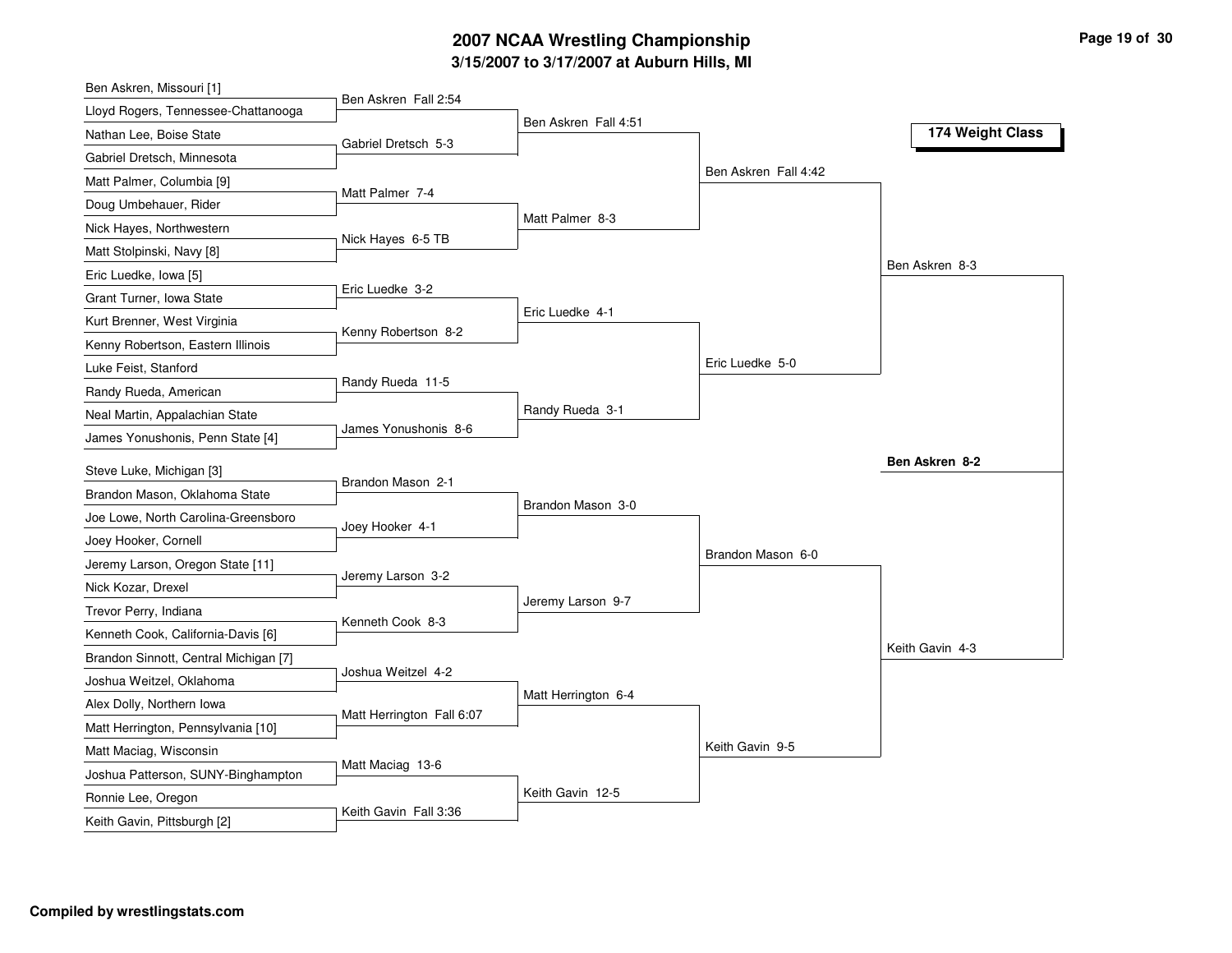# **3/15/2007 to 3/17/2007 at Auburn Hills, MI 2007 NCAA Wrestling Championship Page 20 of 30**

| Burk, Northern Illinois       |                             |                |                          |                |                      |                                     |                                                      |
|-------------------------------|-----------------------------|----------------|--------------------------|----------------|----------------------|-------------------------------------|------------------------------------------------------|
| Patterson, SUNY-Binghampton   | <b>Burk 9-7</b>             |                |                          |                |                      |                                     |                                                      |
|                               |                             | Burk 6-4 TB    |                          |                |                      | <b>174 Consolation Bracket</b>      |                                                      |
|                               | Robertson, Eastern Illinois |                |                          |                |                      |                                     |                                                      |
| Dolly, Northern Iowa          |                             |                | Sinnott 3-2              |                |                      |                                     |                                                      |
| Sinnott, Central Michigan     | Sinnott 12-2                |                |                          | Sinnott 3-1    |                      |                                     |                                                      |
|                               |                             | Sinnott 5-3    |                          |                |                      |                                     |                                                      |
|                               | Yonushonis, Penn State      |                | Larson, Oregon State     |                |                      |                                     |                                                      |
| Perry, Indiana                |                             |                |                          |                | Luke 3-2             |                                     |                                                      |
| Letts, Maryland               | Letts Fall 1:41             |                |                          |                |                      |                                     |                                                      |
|                               |                             | Dretsch 4-2 OT |                          |                |                      |                                     | Luedke 3-3 TB                                        |
|                               | Dretsch, Minnesota          |                |                          |                | Luedke, Iowa         |                                     |                                                      |
| Lowe, North Carolina-Greensbo |                             |                | Luke 2-1 TB              |                |                      |                                     |                                                      |
| Luke, Michigan                | Luke 3-1                    |                |                          | Luke DFT       |                      |                                     |                                                      |
|                               |                             | Luke 3-1       |                          |                |                      |                                     |                                                      |
|                               | Hayes, Northwestern         |                | Herrington, Pennsylvania |                | <b>Third Place:</b>  | Eric Luedke, Iowa 3-2               |                                                      |
| Martin, Appalachian State     |                             |                |                          |                | <b>Fourth Place:</b> | Matt Stolpinski, Navy               |                                                      |
| Moricone, Edinboro            | Moricone 11-2               |                |                          |                |                      |                                     | Fifth Place: Brandon Mason, Oklahoma State 1-0       |
|                               |                             | Weitzel 6-0    |                          |                |                      | Sixth Place: Steve Luke, Michigan   |                                                      |
|                               | Weitzel, Oklahoma           |                |                          |                |                      |                                     | Seventh Place: Brandon Sinnott, Central Michigan 7-3 |
| Brenner, West Virginia        |                             |                | Weitzel 3-2              |                |                      | Eighth Place: Matt Palmer, Columbia |                                                      |
| Turner, Iowa State            | Brenner 9-4                 |                |                          | Palmer 4-3     |                      |                                     |                                                      |
|                               |                             | Brenner 14-6   |                          |                |                      |                                     |                                                      |
|                               | Maciag, Wisconsin           |                | Palmer, Columbia         |                |                      |                                     |                                                      |
| Stolpinski, Navy              |                             |                |                          |                |                      |                                     |                                                      |
| Umbehauer, Rider              | Stolpinski 9-4              |                |                          |                | Stolpinski 11-8      |                                     |                                                      |
|                               |                             | Stolpinski 4-0 |                          |                |                      |                                     | Stolpinski Fall 4:55                                 |
|                               | Hooker, Cornell             |                |                          |                |                      | Mason, Oklahoma State               |                                                      |
| Lee, Boise State              |                             |                | Stolpinski 7-2           |                |                      |                                     |                                                      |
|                               | Rogers 5-2                  |                |                          |                |                      |                                     |                                                      |
| Rogers, Tennessee-Chattanoog  |                             | Cook 16-3      |                          | Stolpinski 4-2 |                      |                                     |                                                      |
|                               | Cook, California-Davis      |                | Rueda, American          |                |                      |                                     |                                                      |
|                               |                             |                |                          |                |                      |                                     |                                                      |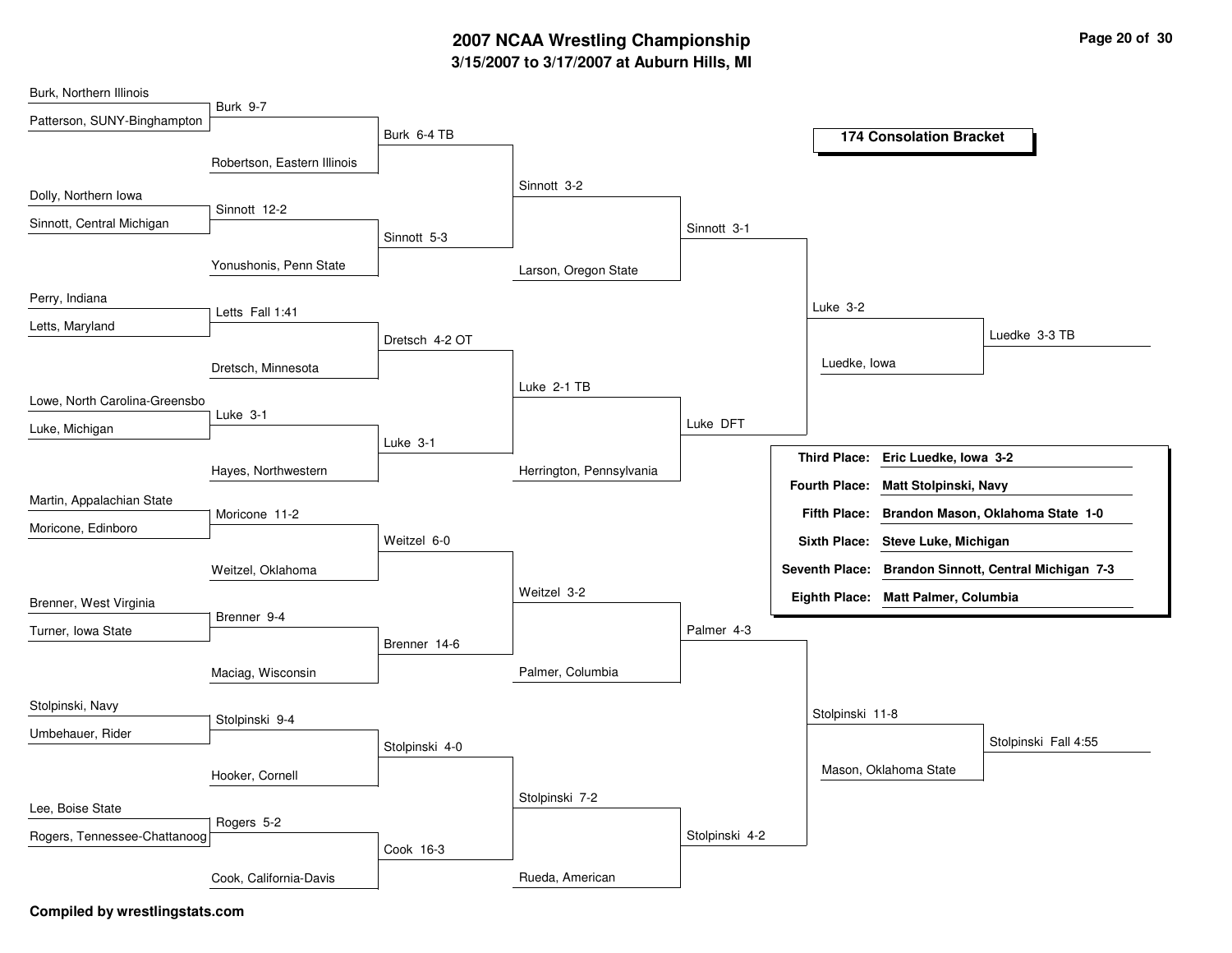### **Championship Pigtail Bouts for 174**

| Matt Maciag - Wisconsin                                                           |                      |
|-----------------------------------------------------------------------------------|----------------------|
| John Heleniak - Millersville                                                      | Maciag 9-6           |
| Joe Lowe - North Carolina-Greensboro                                              | Lowe 12-8            |
| Phil Moricone - Edinboro                                                          |                      |
| Kenny Robertson - Eastern Illinois                                                | Robertson 8-5        |
| Mike Letts - Maryland                                                             |                      |
| Ben Askren - Missouri                                                             | Askren TF 19-4, 7:00 |
| Daniel Burk - Northern Illinois                                                   |                      |
| <b>Consolation Pigtail Bouts for 174</b><br>Ronnie Lee - Oregon                   |                      |
|                                                                                   |                      |
|                                                                                   | Lee 12-3             |
| John Heleniak - Millersville<br>Phil Moricone - Edinboro<br>Luke Feist - Stanford | Moricone Fall 5:36   |
| Daniel Burk - Northern Illinois                                                   |                      |
| Ronnie Lee - Oregon                                                               | <b>Burk 11-3</b>     |
| Mike Letts - Maryland                                                             | Letts 5-1            |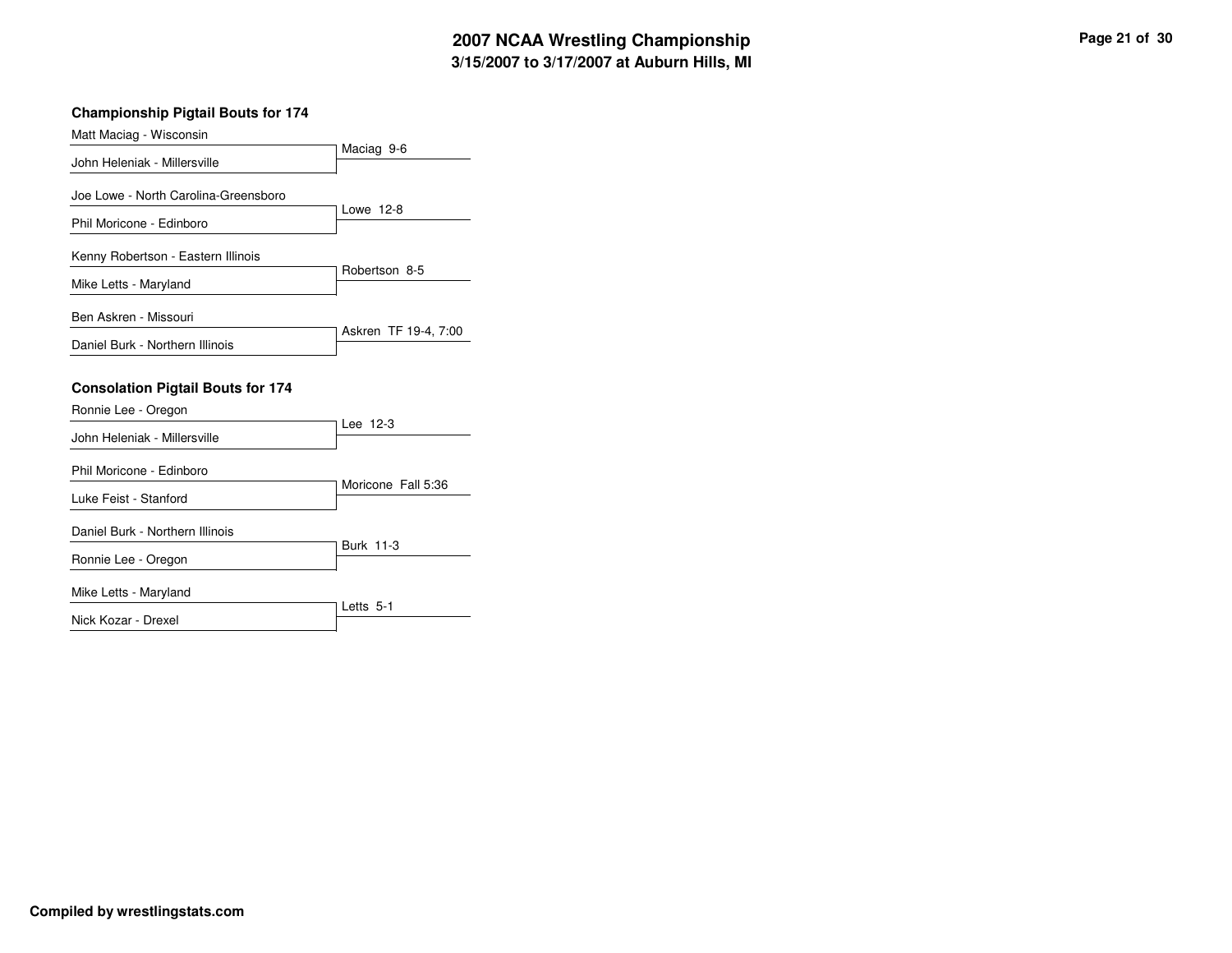### **3/15/2007 to 3/17/2007 at Auburn Hills, MI 2007 NCAA Wrestling Championship Page 22 of 30**

| Jake Herbert, Northwestern [1]          |                            |                       |                       |                    |
|-----------------------------------------|----------------------------|-----------------------|-----------------------|--------------------|
| Greg Gifford, Arizona State             | Jake Herbert 11-3          | Jake Herbert 16-6     |                       |                    |
| Jared Ricotta, Duquesne                 | Antonio Miranda Fall 3:20  |                       |                       | 184 Weight Class   |
| Antonio Miranda, Navy                   |                            |                       |                       |                    |
| Christian Sinnott, Central Michigan [9] | Christian Sinnott 7-4      |                       | Jake Herbert 11-1     |                    |
| Phillip Keddy, Iowa                     |                            |                       |                       |                    |
| Greg Perz, Eastern Illinois             | Joe Rovelli 9-1            | Christian Sinnott 4-3 |                       |                    |
| Joe Rovelli, Hofstra [8]                |                            |                       |                       |                    |
| Raymond Jordan, Missouri [5]            |                            |                       |                       | Jake Herbert 13-4  |
| Trevor Brandvold, Wisconsin             | Raymond Jordan 4-2         |                       |                       |                    |
| Bye                                     | Rocco Caponi               | Raymond Jordan 3-2    |                       |                    |
| Rocco Caponi, Virginia [12]             |                            |                       |                       |                    |
| David Craig, Lehigh                     |                            |                       | Tyrel Todd 7-4        |                    |
| Nathan Shirk, Bloomsburg                | David Craig 13-4           |                       |                       |                    |
| Josh Edmondson, Tennessee-Chattanooga   |                            | Tyrel Todd 6-2        |                       |                    |
| Tyrel Todd, Michigan [4]                | Tyrel Todd 20-7            |                       |                       |                    |
| Mike Pucillo, Ohio State [3]            |                            |                       |                       | Jake Herbert 6-1   |
| Zack Giesen, Stanford                   | Mike Pucillo Fall 6:24     |                       |                       |                    |
| Bye                                     |                            | Josh Arnone 3-1       |                       |                    |
| Josh Arnone, Cornell                    | Josh Arnone                |                       |                       |                    |
| John Dergo, Illinois [11]               |                            |                       | Jake Varner Fall 1:54 |                    |
| Ryan Burk, Northern Illinois            | Ryan Burk 4-3              |                       |                       |                    |
| Lior Zamir, Pennsylvania                |                            | Jake Varner 6-0       |                       |                    |
| Jake Varner, Iowa State [6]             | Jake Varner 5-0            |                       |                       |                    |
| Alex Clemsen, Edinboro [7]              |                            |                       |                       | Jake Varner 4-2 OT |
| Marc Bennett, Indiana                   | Alex Clemsen 5-4           |                       |                       |                    |
| Michael Miller, Rider                   |                            | Alex Clemsen 7-3      |                       |                    |
| Louis Caputo, Harvard [10]              | Louis Caputo TF 17-2, 5:53 |                       |                       |                    |
| Kyle Bressler, Oregon State             |                            |                       | Roger Kish 9-5        |                    |
| Shawn Vincent, Northern Colorado        | Shawn Vincent 10-3         |                       |                       |                    |
| Jack Jensen, Oklahoma State             |                            | Roger Kish Fall 1:44  |                       |                    |
| Roger Kish, Minnesota [2]               | Roger Kish 11-3            |                       |                       |                    |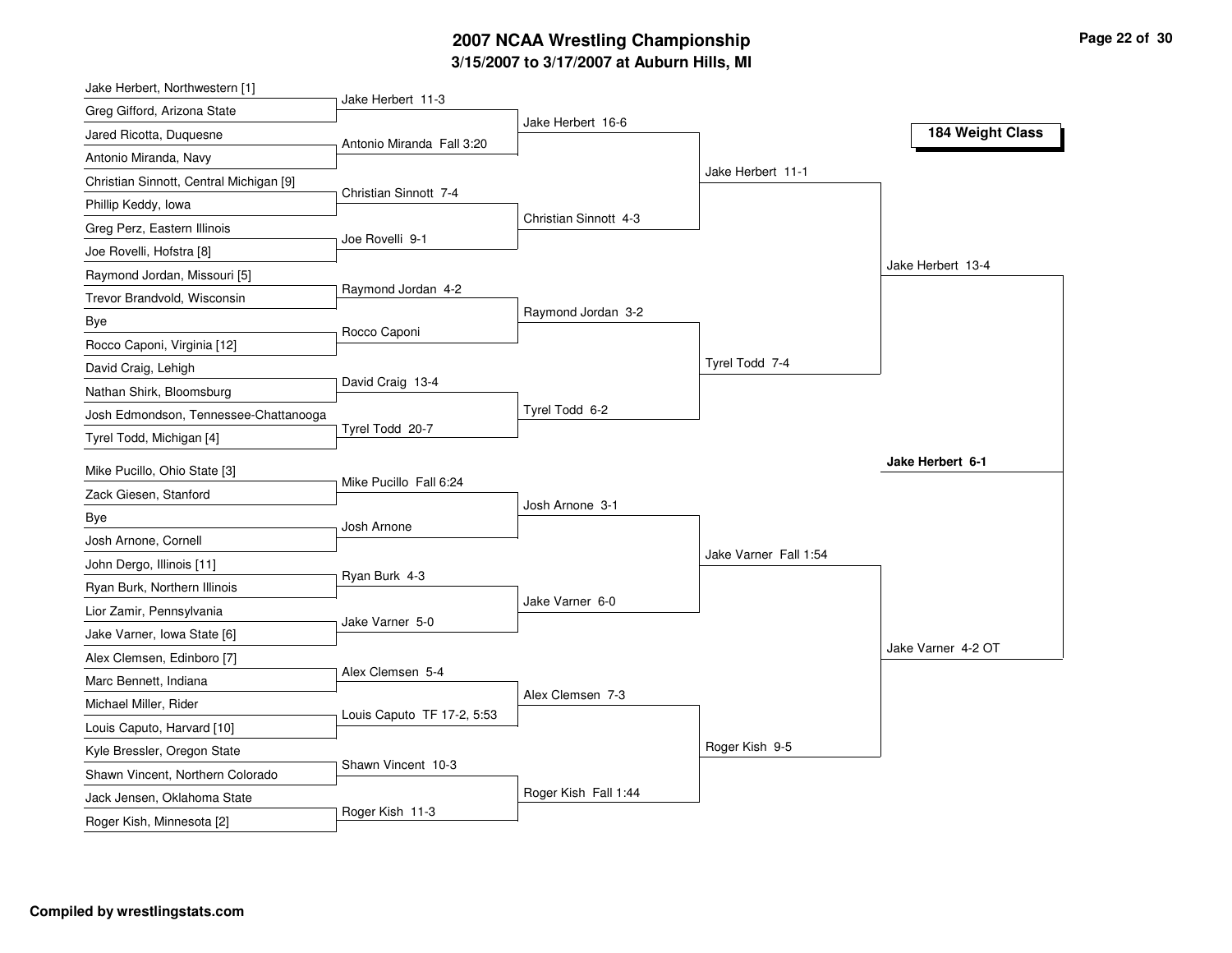# **3/15/2007 to 3/17/2007 at Auburn Hills, MI 2007 NCAA Wrestling Championship Page 23 of 30**

| Gifford, Arizona State      |                            |                   |                           |                  |                      |                                          |             |
|-----------------------------|----------------------------|-------------------|---------------------------|------------------|----------------------|------------------------------------------|-------------|
| Ricotta, Duquesne           | Gifford 15-4               |                   |                           |                  |                      |                                          |             |
|                             |                            | Gifford 9-3       |                           |                  |                      | <b>184 Consolation Bracket</b>           |             |
|                             | Vincent, Northern Colorado |                   |                           |                  |                      |                                          |             |
| Keddy, Iowa                 |                            |                   | Caputo 13-6               |                  |                      |                                          |             |
| Perz, Eastern Illinois      | Keddy 8-3                  |                   |                           | Caputo 6-3       |                      |                                          |             |
|                             |                            | Caputo 7-0        |                           |                  |                      |                                          |             |
|                             | Caputo, Harvard            |                   | Jordan, Missouri          |                  |                      |                                          |             |
| Brandvold, Wisconsin        |                            |                   |                           |                  | Pucillo 11-3         |                                          |             |
| Bye                         | Brandvold                  |                   |                           |                  |                      |                                          | Kish 7-5    |
|                             |                            | Brandvold 7-3     |                           |                  |                      |                                          |             |
|                             | Burk, Northern Illinois    |                   | Pucillo 7-3               |                  | Kish, Minnesota      |                                          |             |
| Shirk, Bloomsburg           |                            |                   |                           |                  |                      |                                          |             |
| Edmondson, Tennessee-Chatta | Shirk 6-4 OT               |                   |                           | Pucillo 4-2      |                      |                                          |             |
|                             |                            | Pucillo 17-5      |                           |                  | <b>Third Place:</b>  | Roger Kish, Minnesota 3-2                |             |
|                             | Pucillo, Ohio State        |                   | Sinnott, Central Michigan |                  | <b>Fourth Place:</b> | Alex Clemsen, Edinboro                   |             |
| Giesen, Stanford            | Giesen                     |                   |                           |                  | <b>Fifth Place:</b>  | Tyrel Todd, Michigan Fall 4:34           |             |
| Bye                         |                            | Craig Fall 2:28   |                           |                  |                      | Sixth Place: Mike Pucillo, Ohio State    |             |
|                             |                            |                   |                           |                  |                      | Seventh Place: Louis Caputo, Harvard 2-0 |             |
|                             | Craig, Lehigh              |                   | Craig 5-0                 |                  |                      |                                          |             |
| Dergo, Illinois             | Dergo 2-1                  |                   |                           |                  |                      | Eighth Place: Josh Arnone, Cornell       |             |
| Zamir, Pennsylvania         |                            | Dergo Med FFT     |                           | Clemsen 6-2      |                      |                                          |             |
|                             |                            |                   | Clemsen, Edinboro         |                  |                      |                                          |             |
|                             | Caponi, Virginia           |                   |                           |                  |                      |                                          |             |
| Bennett, Indiana            | Bennett 11-3               |                   |                           |                  | Clemsen 3-2          |                                          |             |
| Miller, Rider               |                            | Bennett Fall 4:25 |                           |                  |                      |                                          | Clemsen 3-2 |
|                             |                            |                   |                           |                  | Todd, Michigan       |                                          |             |
|                             | Rovelli, Hofstra           |                   | Bennett Fall 2:22         |                  |                      |                                          |             |
| Bressler, Oregon State      | Jensen 4-0                 |                   |                           |                  |                      |                                          |             |
| Jensen, Oklahoma State      |                            | Jensen 6-3        |                           | Arnone Fall 1:24 |                      |                                          |             |
|                             |                            |                   |                           |                  |                      |                                          |             |
|                             | Miranda, Navy              |                   | Arnone, Cornell           |                  |                      |                                          |             |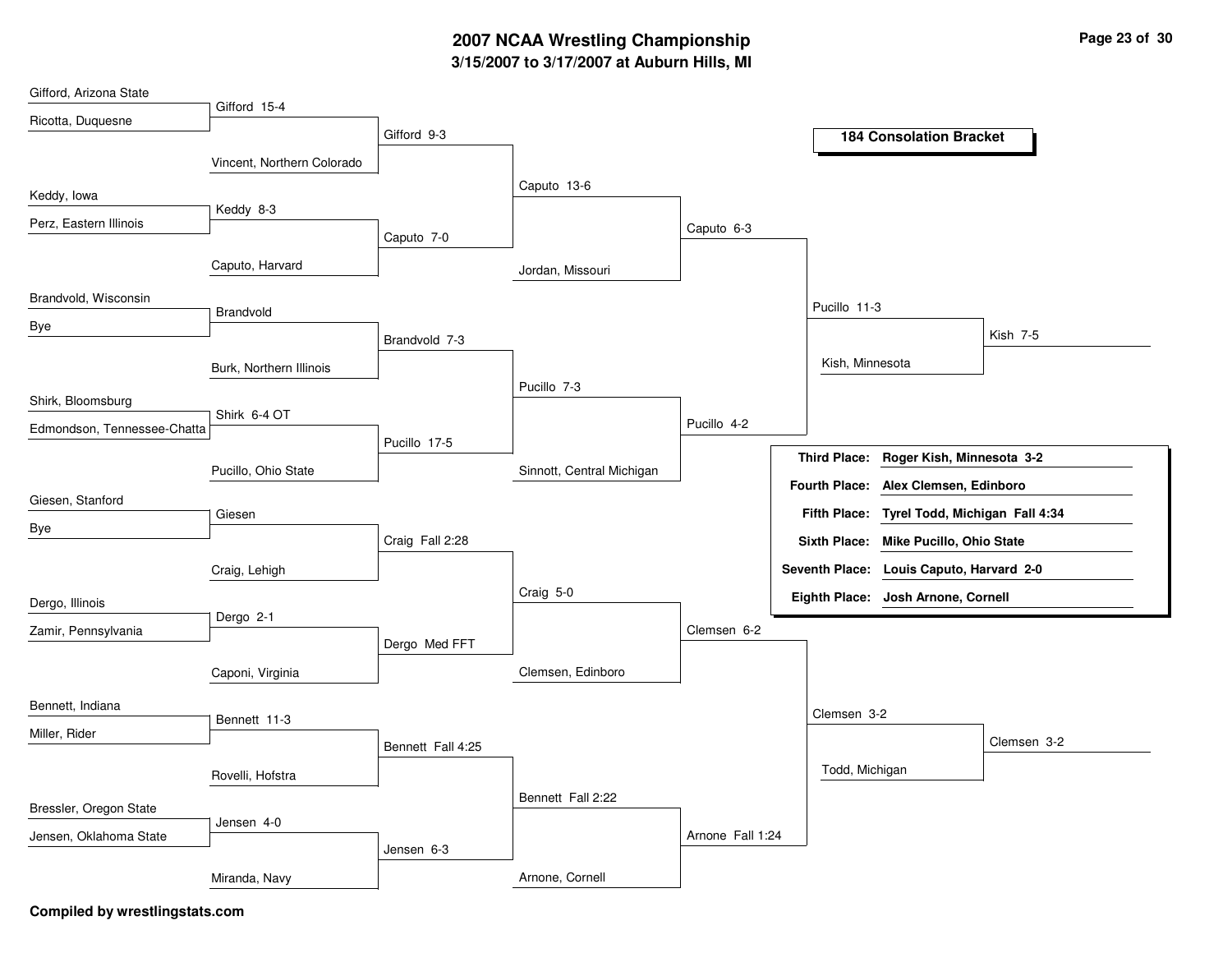**No Pigtails Bouts for 184 Weight Class**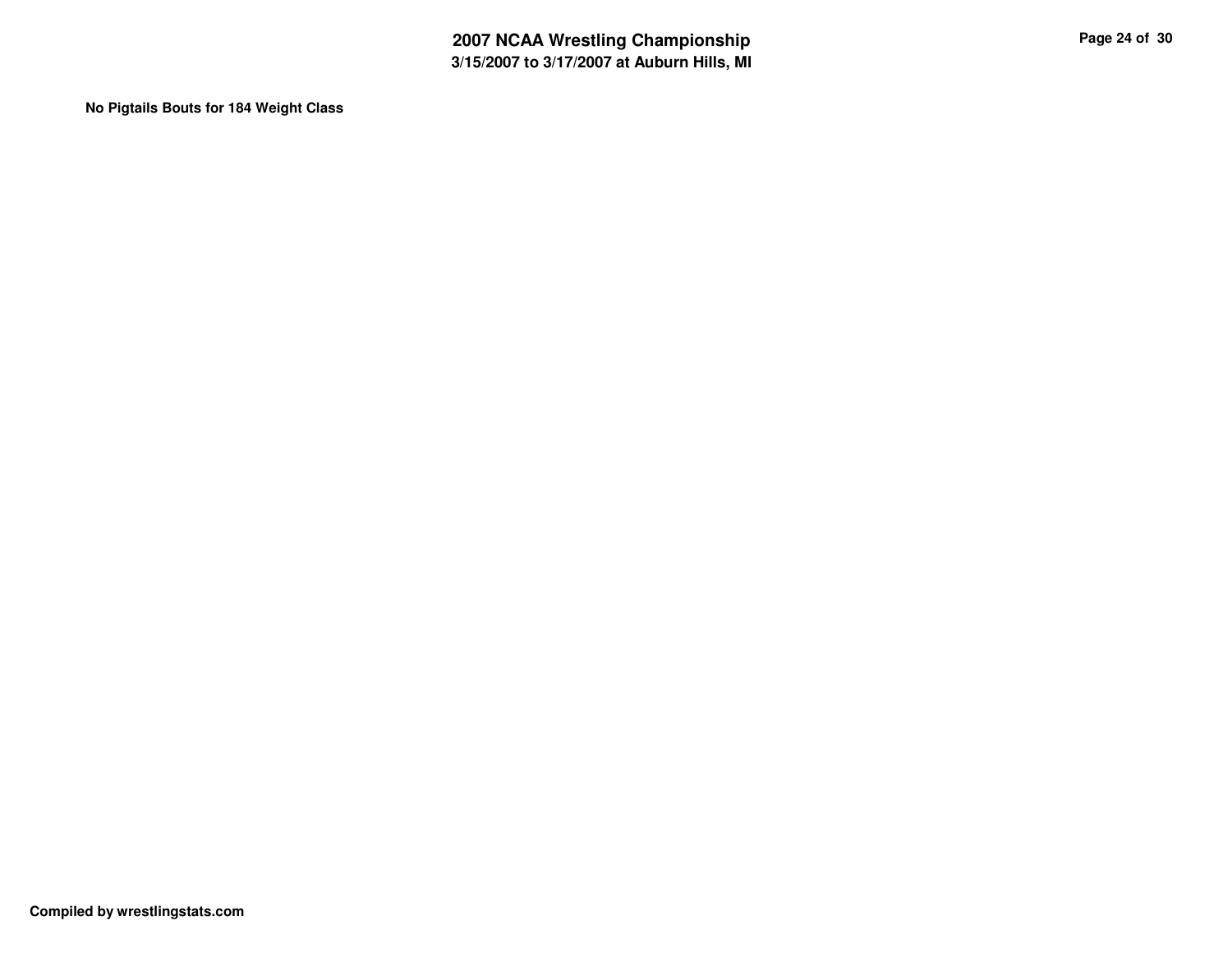### **3/15/2007 to 3/17/2007 at Auburn Hills, MI 2007 NCAA Wrestling Championship Page 25 of 30**

| Max Askren, Missouri [1]              |                          |                      |                      |                      |
|---------------------------------------|--------------------------|----------------------|----------------------|----------------------|
| Brandon Halsey, Cal State-Bakersfield | Brandon Halsey 5-4       |                      |                      |                      |
| Eric Lapotsky, Bucknell               | Nick Roy 8-3             | Nick Roy 8-3         |                      | 197 Weight Class     |
| Nick Roy, Michigan                    |                          |                      |                      |                      |
| Kurt Backes, Iowa State [9]           |                          |                      | Kurt Backes 5-3      |                      |
| Jacob Bryce, North Dakota State       | Kurt Backes 16-4         |                      |                      |                      |
| Nathan Moore, Purdue                  |                          | Kurt Backes 3-1 OT   |                      |                      |
| Joel Flaggert, Oklahoma [8]           | Joel Flaggert 7-3        |                      |                      |                      |
| Jerry Rinaldi, Cornell [5]            |                          |                      |                      | Kurt Backes 5-4      |
| T.J. Morrison, Rider                  | Jerry Rinaldi 3-1        |                      |                      |                      |
| Sam Wendland, Wyoming                 | Dallas Herbst Fall 2:59  | Jerry Rinaldi 4-1    |                      |                      |
| Dallas Herbst, Wisconsin [12]         |                          |                      |                      |                      |
| Jeremie Cook, Lock Haven              |                          |                      | Phil Davis 6-3       |                      |
| Travis Gardner, Oregon State          | Travis Gardner Fall 2:53 |                      |                      |                      |
| Ryan Goodman, North Carolina State    |                          | Phil Davis Fall 4:30 |                      |                      |
| Phil Davis, Penn State [4]            | Phil Davis 9-3           |                      |                      |                      |
| Mike Tamillow, Northwestern [3]       |                          |                      |                      | Josh Glenn 6-4       |
| Matt Cassidy, Lehigh                  | Mike Tamillow 6-0        |                      |                      |                      |
| Hudson Taylor, Maryland               |                          | Mike Tamillow 10-4   |                      |                      |
| Matt Monteiro, Cal Poly-SLO           | Hudson Taylor Fall 3:57  |                      |                      |                      |
| Chris Weidman, Hofstra [11]           |                          |                      | Chris Weidman 9-8    |                      |
| Dustin Porter, Gardner-Webb           | Chris Weidman Fall 1:09  |                      |                      |                      |
| Jared Villers, West Virginia          |                          | Chris Weidman 9-2    |                      |                      |
| J.D. Bergman, Ohio State [6]          | Jared Villers 8-5        |                      |                      |                      |
| Craig Brester, Nebraska [7]           |                          |                      |                      | Josh Glenn Fall 4:27 |
| David Mendoza, Old Dominion           | Craig Brester 15-2       |                      |                      |                      |
| Jason Trulson, Arizona State          |                          | Craig Brester 7-2    |                      |                      |
| Wynn Michalak, Central Michigan [10]  | Wynn Michalak 7-3 OT     |                      |                      |                      |
| Patrick Bond, Illinois                |                          |                      | Josh Glenn Fall 6:36 |                      |
| Cornelius Murray, Virginia Military   | Patrick Bond 4-3         |                      |                      |                      |
| Andrew Anderson, Northern Illinois    |                          |                      |                      |                      |
|                                       |                          | Josh Glenn 3-0       |                      |                      |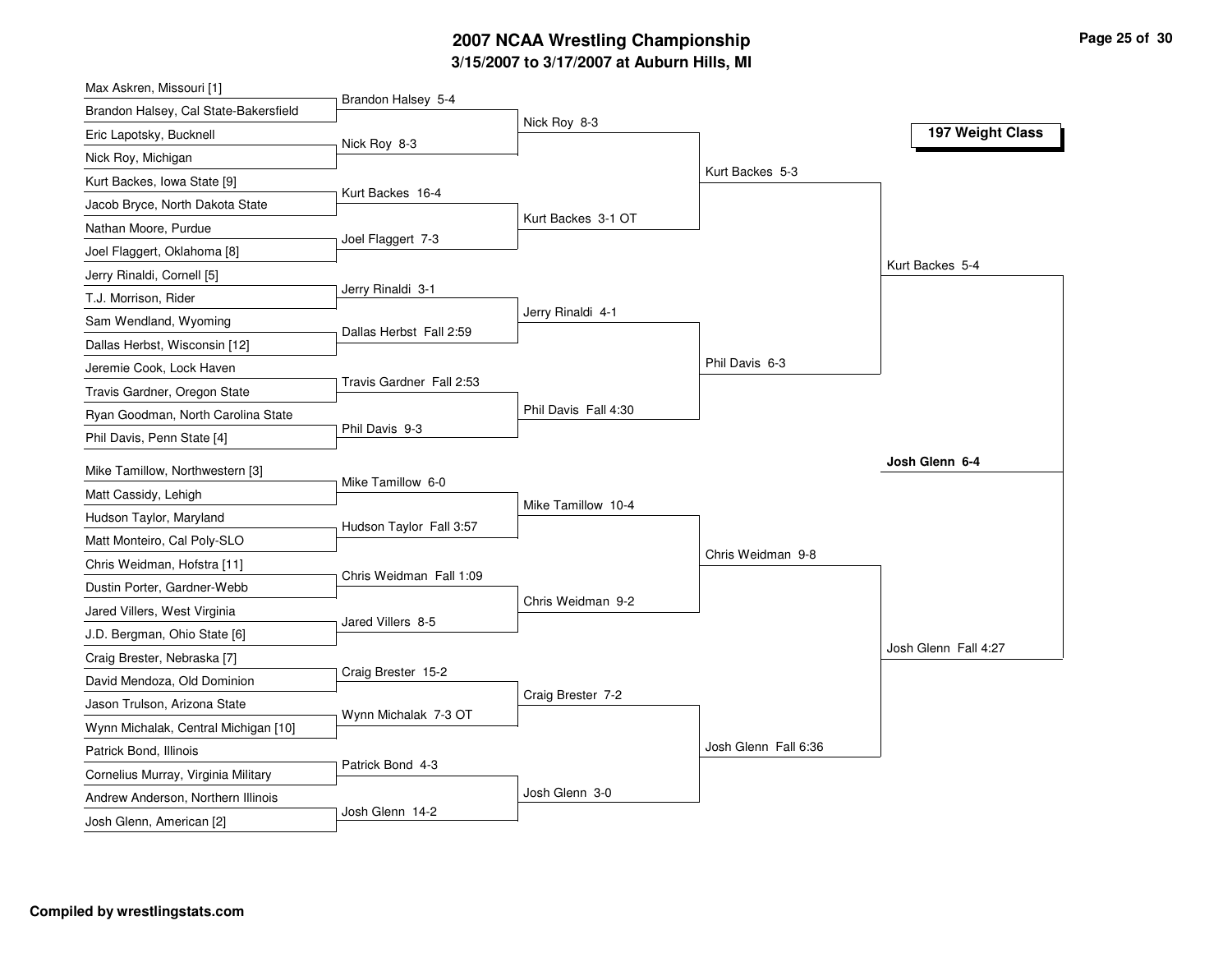# **3/15/2007 to 3/17/2007 at Auburn Hills, MI 2007 NCAA Wrestling Championship Page 26 of 30**

| Anderson, Northern Illinois   |                               |                  |                        |                   |                      |                                         |                                                |
|-------------------------------|-------------------------------|------------------|------------------------|-------------------|----------------------|-----------------------------------------|------------------------------------------------|
| Murray, Virginia Military     | Murray 6-1                    |                  |                        |                   |                      |                                         |                                                |
|                               |                               | Herbst Fall 4:42 |                        |                   |                      | <b>197 Consolation Bracket</b>          |                                                |
|                               | Herbst, Wisconsin             |                  |                        |                   |                      |                                         |                                                |
| Trulson, Arizona State        |                               |                  | Herbst 13-0            |                   |                      |                                         |                                                |
| Mendoza, Old Dominion         | Trulson 5-3 OT                |                  |                        |                   |                      |                                         |                                                |
|                               |                               | Trulson 6-3      |                        | Tamillow 10-3     |                      |                                         |                                                |
|                               | Gardner, Oregon State         |                  | Tamillow, Northwestern |                   |                      |                                         |                                                |
| Bergman, Ohio State           |                               |                  |                        |                   | Bergman 10-3         |                                         |                                                |
| Porter, Gardner-Webb          | Bergman Fall 1:45             |                  |                        |                   |                      |                                         |                                                |
|                               |                               | Bergman 6-3      |                        |                   |                      |                                         | Bergman 5-4                                    |
|                               | Halsey, Cal State-Bakersfield |                  |                        |                   | Davis, Penn State    |                                         |                                                |
| Monteiro, Cal Poly-SLO        |                               |                  | Bergman Fall 1:54      |                   |                      |                                         |                                                |
| Cassidy, Lehigh               | Monteiro 11-5                 |                  |                        | Bergman Fall 3:15 |                      |                                         |                                                |
|                               |                               | Monteiro 6-1     |                        |                   | <b>Third Place:</b>  | Chris Weidman, Hofstra 9-4              |                                                |
|                               | Flaggert, Oklahoma            |                  | Brester, Nebraska      |                   |                      |                                         |                                                |
| Goodman, North Carolina State |                               |                  |                        |                   | <b>Fourth Place:</b> | J.D. Bergman, Ohio State                |                                                |
| Cook, Lock Haven              | Goodman Fall 6:25             |                  |                        |                   |                      | Fifth Place: Phil Davis, Penn State 8-4 |                                                |
|                               |                               | Michalak 5-3     |                        |                   | <b>Sixth Place:</b>  | Jerry Rinaldi, Cornell                  |                                                |
|                               | Michalak, Central Michigan    |                  |                        |                   |                      |                                         | Seventh Place: Mike Tamillow, Northwestern 7-3 |
| Wendland, Wyoming             |                               |                  | Michalak Fall 2:35     |                   |                      | Eighth Place: Nick Roy, Michigan        |                                                |
| Morrison, Rider               | Morrison 3-2                  |                  |                        | Roy 4-2 TB        |                      |                                         |                                                |
|                               |                               | Morrison 2-1 TB  |                        |                   |                      |                                         |                                                |
|                               | Bond, Illinois                |                  | Roy, Michigan          |                   |                      |                                         |                                                |
| Moore, Purdue                 |                               |                  |                        |                   |                      |                                         |                                                |
| Bryce, North Dakota State     | Moore 12-0                    |                  |                        |                   | Rinaldi 2-0          |                                         |                                                |
|                               |                               | Taylor 7-2       |                        |                   |                      |                                         | Weidman 4-3                                    |
|                               | Taylor, Maryland              |                  |                        |                   | Weidman, Hofstra     |                                         |                                                |
| Lapotsky, Bucknell            |                               |                  | Taylor Fall 3:29       |                   |                      |                                         |                                                |
|                               | Lapotsky 5-2                  |                  |                        |                   |                      |                                         |                                                |
| Askren, Missouri              |                               | Villers 7-3      |                        | Rinaldi 4-3       |                      |                                         |                                                |
|                               | Villers, West Virginia        |                  | Rinaldi, Cornell       |                   |                      |                                         |                                                |
|                               |                               |                  |                        |                   |                      |                                         |                                                |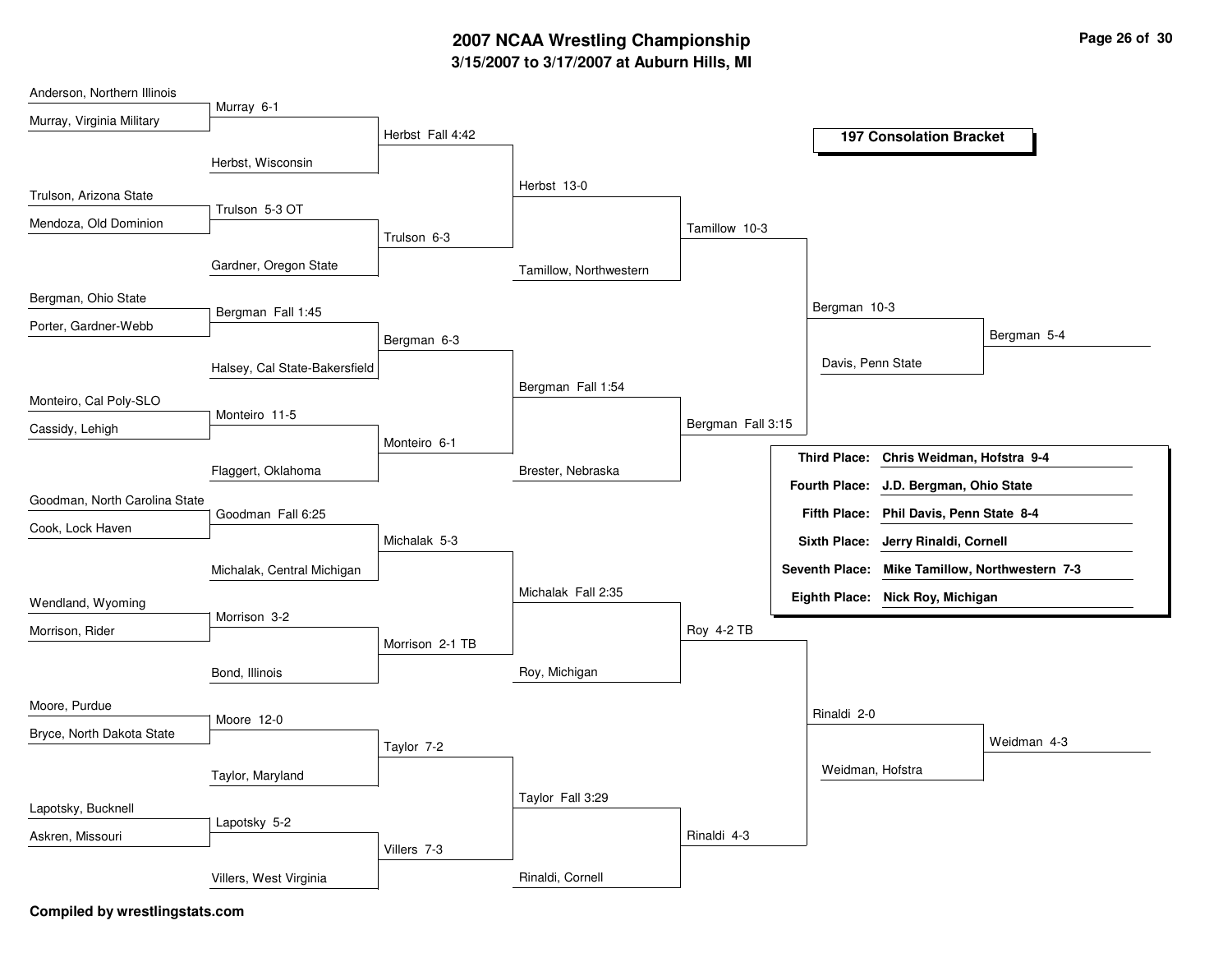### **Championship Pigtail Bouts for 197**

Cornelius Murray - Virginia Military

Murray 6-3 James Gibson - Edinboro

Lapotsky Fall 1:28

### **Consolation Pigtail Bouts for 197**

Eric Lapotsky - Bucknell

James Gibson - Edinboro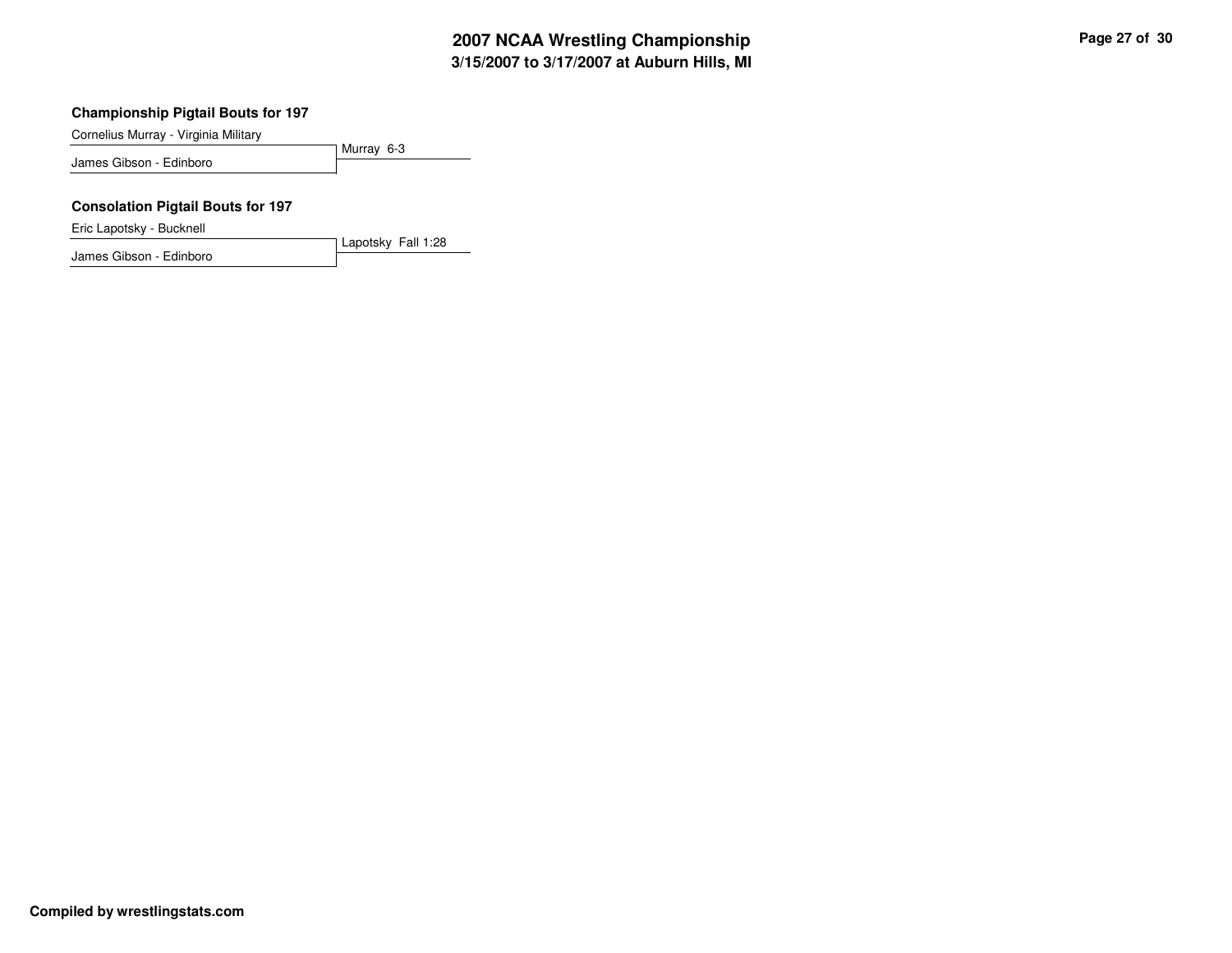### **3/15/2007 to 3/17/2007 at Auburn Hills, MI 2007 NCAA Wrestling Championship Page 28 of 30**

| Cole Konrad, Minnesota [1]             |                          |                      |                      |                       |
|----------------------------------------|--------------------------|----------------------|----------------------|-----------------------|
| Jared Rosholt, Oklahoma State          | Cole Konrad 8-2          |                      |                      |                       |
| Rashad Goff, Cleveland State           | Rashad Goff 4-1          | Cole Konrad 9-1      |                      | 285 Weight Class      |
| Zach Hammond, Cornell                  |                          |                      |                      |                       |
| Mike Spaid, Bloomsburg [9]             |                          |                      | Cole Konrad 16-4     |                       |
| Josh Buuck, Indiana                    | Mike Spaid 8-4           |                      |                      |                       |
| Chris Cowen, Drexel                    |                          | Mike Spaid 3-2       |                      |                       |
| Janior Palma, North Carolina State [8] | Janior Palma 7-4         |                      |                      |                       |
| Ty Watterson, Oregon State [5]         |                          |                      |                      | Cole Konrad 2-1       |
| Jermail Porter, Kent State             | Ty Watterson 5-2         |                      |                      |                       |
| Kyle Massey, Wisconsin                 | Wade Sauer 5-4           | Ty Watterson 5-2     |                      |                       |
| Wade Sauer, Cal State-Fullerton [12]   |                          |                      |                      |                       |
| A.J. Brooks, Clarion                   |                          |                      | Ty Watterson 3-1     |                       |
| Mark Ellis, Missouri                   | Mark Ellis 8-3           |                      |                      |                       |
| Paul Weibel, Lehigh                    |                          | Dustin Fox 6-5       |                      |                       |
| Dustin Fox, Northwestern [4]           | Dustin Fox 10-6          |                      |                      |                       |
| Bubba Gritter, Central Michigan [3]    |                          |                      |                      | Cole Konrad Fall 1:53 |
| Colton Nichols, Cal State-Bakersfield  | Bubba Gritter 9-0        |                      |                      |                       |
| John Wise, Illinois                    |                          | Bubba Gritter 2-1 TB |                      |                       |
| Matt Koz, Tennessee-Chattanooga        | Matt Koz 5-2             |                      |                      |                       |
| Spencer Nadolsky, North Carolina [11]  |                          |                      | Bubba Gritter 3-1 OT |                       |
| Dustin Rogers, West Virginia           | Dustin Rogers 3-1 OT     |                      |                      |                       |
|                                        |                          | Dustin Rogers 8-3    |                      |                       |
| David Zabriskie, Iowa State            | Ed Prendergast Fall 1:20 |                      |                      |                       |
| Ed Prendergast, Navy [6]               |                          |                      |                      | Aaron Anspach 5-3     |
| Matt Fields, Iowa [7]                  | Matt Fields 7-4          |                      |                      |                       |
| Nathan Thobaden, Army                  |                          | Payam Zarrinpour 4-0 |                      |                       |
| Payam Zarrinpour, Sacred Heart         | Payam Zarrinpour 12-3    |                      |                      |                       |
| Cody Parker, Cal Poly-SLO [10]         |                          |                      | Aaron Anspach 5-4    |                       |
| Joe Fendone, Edinboro                  | Joe Fendone 5-0          |                      |                      |                       |
| Reece Hopkin, Northern Colorado        |                          | Aaron Anspach 11-1   |                      |                       |
| Levon Mock, Brown                      | Aaron Anspach 13-4       |                      |                      |                       |
| Aaron Anspach, Penn State [2]          |                          |                      |                      |                       |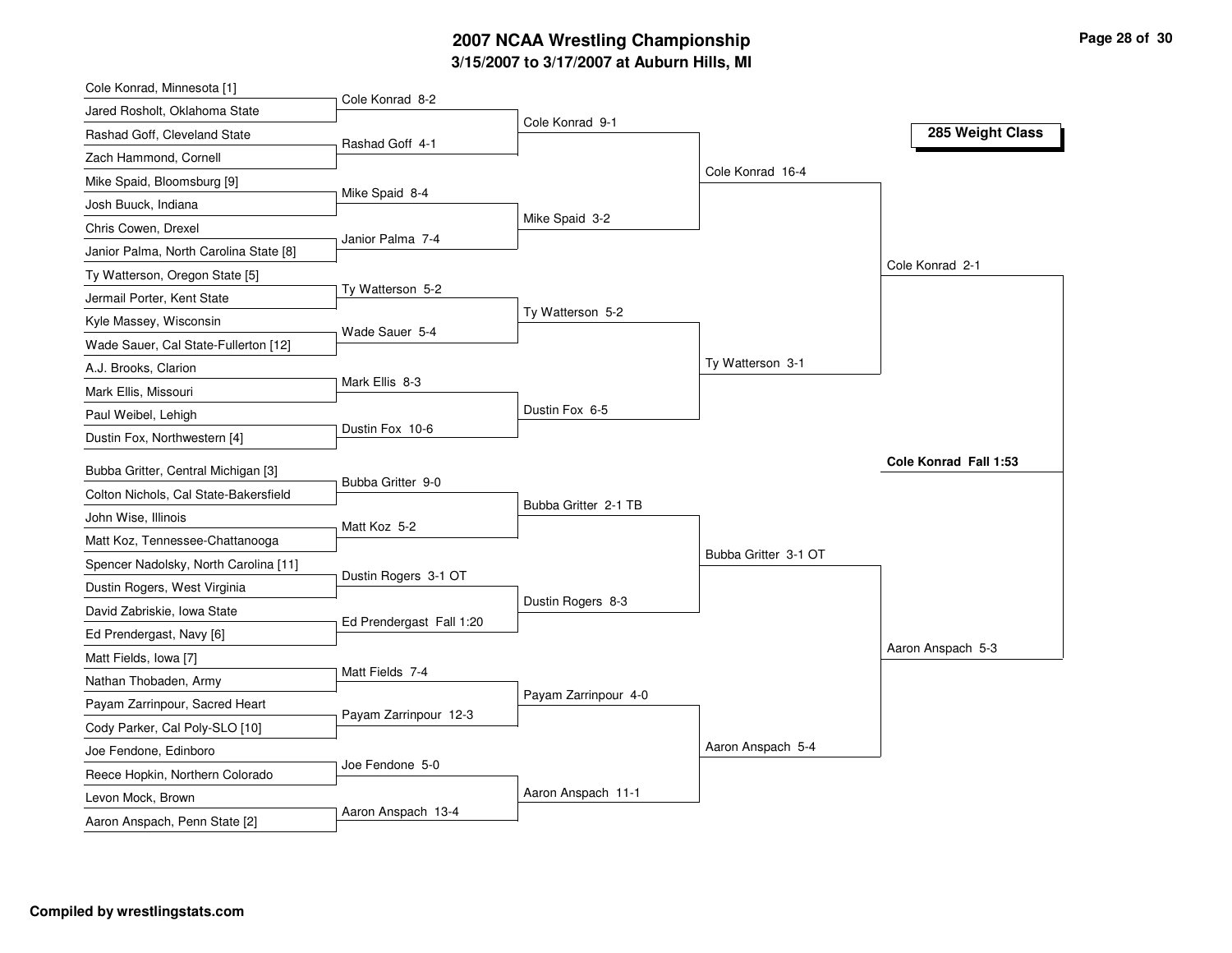# **3/15/2007 to 3/17/2007 at Auburn Hills, MI 2007 NCAA Wrestling Championship Page 29 of 30**

| Hopkin 15-13<br>Hopkin, Northern Colorado<br>Sauer 9-1<br><b>285 Consolation Bracket</b><br>Sauer, Cal State-Fullerton<br>Sauer 14-9<br>Parker, Cal Poly-SLO<br>Parker Fall 1:48<br>Walker, Liberty<br>Sauer Fall 6:10<br>Parker Fall 6:50<br>Ellis, Missouri<br>Rogers, West Virginia<br>Zabriskie, Iowa State<br>Sauer 7-4<br>Zabriskie 7-5 OT<br>Nadolsky, North Carolina<br>Watterson 4-0<br>Zabriskie 8-1<br>Watterson, Oregon State<br>Goff, Cleveland State<br>Zabriskie 7-3<br>Wise, Illinois<br>Nichols 10-4<br>Zarrinpour 9-6<br>Nichols, Cal State-Bakersfield<br>Nichols 10-1 |
|-------------------------------------------------------------------------------------------------------------------------------------------------------------------------------------------------------------------------------------------------------------------------------------------------------------------------------------------------------------------------------------------------------------------------------------------------------------------------------------------------------------------------------------------------------------------------------------------|
|                                                                                                                                                                                                                                                                                                                                                                                                                                                                                                                                                                                           |
|                                                                                                                                                                                                                                                                                                                                                                                                                                                                                                                                                                                           |
|                                                                                                                                                                                                                                                                                                                                                                                                                                                                                                                                                                                           |
|                                                                                                                                                                                                                                                                                                                                                                                                                                                                                                                                                                                           |
|                                                                                                                                                                                                                                                                                                                                                                                                                                                                                                                                                                                           |
|                                                                                                                                                                                                                                                                                                                                                                                                                                                                                                                                                                                           |
|                                                                                                                                                                                                                                                                                                                                                                                                                                                                                                                                                                                           |
|                                                                                                                                                                                                                                                                                                                                                                                                                                                                                                                                                                                           |
|                                                                                                                                                                                                                                                                                                                                                                                                                                                                                                                                                                                           |
|                                                                                                                                                                                                                                                                                                                                                                                                                                                                                                                                                                                           |
|                                                                                                                                                                                                                                                                                                                                                                                                                                                                                                                                                                                           |
|                                                                                                                                                                                                                                                                                                                                                                                                                                                                                                                                                                                           |
|                                                                                                                                                                                                                                                                                                                                                                                                                                                                                                                                                                                           |
|                                                                                                                                                                                                                                                                                                                                                                                                                                                                                                                                                                                           |
| <b>Third Place:</b><br>Dustin Fox, Northwestern 3-1<br>Zarrinpour, Sacred Heart<br>Palma, North Carolina State                                                                                                                                                                                                                                                                                                                                                                                                                                                                            |
| <b>Fourth Place:</b><br>Ty Watterson, Oregon State<br>Weibel, Lehigh                                                                                                                                                                                                                                                                                                                                                                                                                                                                                                                      |
| <b>Fifth Place:</b><br>Bubba Gritter, Central Michigan 9-6<br>Weibel Fall 0:52<br>Brooks, Clarion                                                                                                                                                                                                                                                                                                                                                                                                                                                                                         |
| Fields Fall 6:01<br><b>Sixth Place:</b><br><b>Wade Sauer, Cal State-Fullerton</b>                                                                                                                                                                                                                                                                                                                                                                                                                                                                                                         |
| Seventh Place: Payam Zarrinpour, Sacred Heart 11-8<br>Fields, Iowa                                                                                                                                                                                                                                                                                                                                                                                                                                                                                                                        |
| Fendone 4-3<br>Eighth Place: Mike Spaid, Bloomsburg<br>Massey, Wisconsin                                                                                                                                                                                                                                                                                                                                                                                                                                                                                                                  |
| Massey 11-4<br>Spaid 6-4 OT                                                                                                                                                                                                                                                                                                                                                                                                                                                                                                                                                               |
| Porter, Kent State<br>Fendone 10-7                                                                                                                                                                                                                                                                                                                                                                                                                                                                                                                                                        |
| Spaid, Bloomsburg<br>Fendone, Edinboro                                                                                                                                                                                                                                                                                                                                                                                                                                                                                                                                                    |
| Cowen, Drexel                                                                                                                                                                                                                                                                                                                                                                                                                                                                                                                                                                             |
| Fox DFT<br>Buuck Fall 5:28                                                                                                                                                                                                                                                                                                                                                                                                                                                                                                                                                                |
| Buuck, Indiana<br>Fox 6-2 TB<br>Koz DFT                                                                                                                                                                                                                                                                                                                                                                                                                                                                                                                                                   |
| Gritter, Central Michigan<br>Koz, Tennessee-Chattanoog                                                                                                                                                                                                                                                                                                                                                                                                                                                                                                                                    |
| Koz 6-2                                                                                                                                                                                                                                                                                                                                                                                                                                                                                                                                                                                   |
| Hammond, Cornell                                                                                                                                                                                                                                                                                                                                                                                                                                                                                                                                                                          |
| Rosholt 4-0                                                                                                                                                                                                                                                                                                                                                                                                                                                                                                                                                                               |
| Fox 2-1<br>Rosholt, Oklahoma State<br>Prendergast Fall 6:32                                                                                                                                                                                                                                                                                                                                                                                                                                                                                                                               |